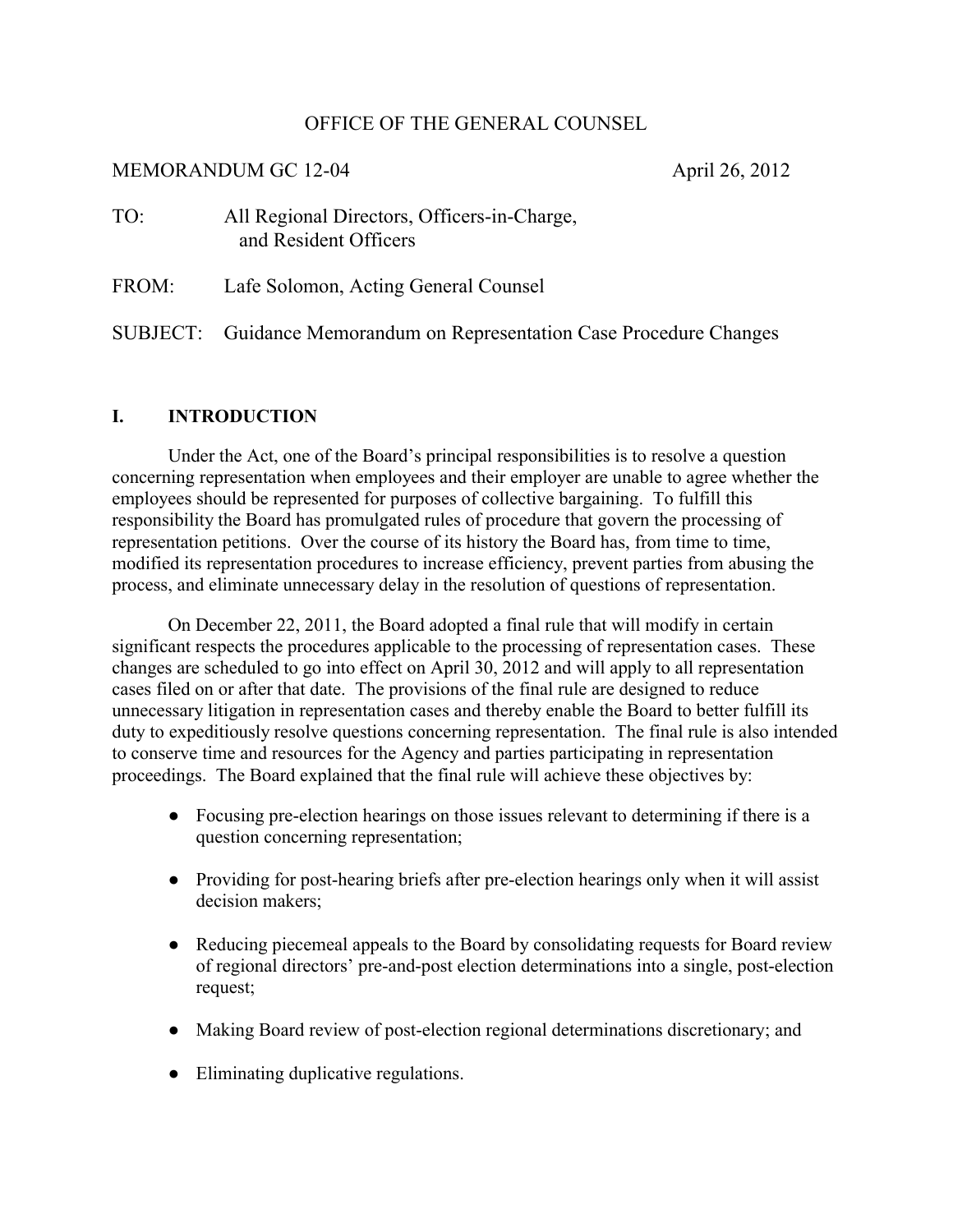The final rule does not establish new timeframes for conducting hearings or elections. We will not be able to fully assess what impact the rule will have on the overall timing of elections until we have had some experience processing representation petitions under that rule. This memorandum does not set forth new time goals for the issuance of decisions or the conduct of elections. Regions should continue to process representation petitions and conduct elections as expeditiously as possible, consistent with our statutory mission.

This memorandum provides guidance to Agency personnel, parties, practitioners, and other stakeholders on how the new rules will impact upon the processing of representation cases. It also incorporates recent developments in Board case law involving representation case issues. In addition, this memorandum describes certain best practices that have developed from the implementation of NxGen (the Agency's new case processing system) or have been identified through case processing. These procedures will enhance our efficiency and provide more fieldwide uniformity and predictability in the processing of representation cases. A Committee comprised of senior managers from the Field and Headquarters identified and/or developed these procedures after a careful review of the Board's proposed rule changes and recent developments in case law and case processing. $\frac{1}{1}$  $\frac{1}{1}$  $\frac{1}{1}$ 

The changes to the rules are:

 $\overline{a}$ 

1) §102.64 is amended to expressly construe Section 9(c) of the Act to state that the statutory purpose of a pre-election hearing is to determine if a question concerning representation exists.

2) §102.66 is amended to clarify that hearing officers presiding over pre-election hearings have the authority to limit the presentation of evidence to that which supports a party's contentions and is relevant to the existence of a question concerning representation. Consistent with this amendment, the rule eliminates Section 101.20(c) (along with all of Part 101, Subpart C).

3) §102.66(d) is amended to afford hearing officers presiding over pre-election hearings discretion over the filing of post-hearing briefs, including over the issues to be addressed and the time for filing, subject to the authority of the regional director.

4) §§ 102.67 and 102.69 are amended to defer most requests for Board review with the exception of special permission to appeal—until after the election, when any such request can be consolidated with a request for review of any post-election rulings.

<span id="page-1-0"></span><sup>&</sup>lt;sup>1</sup> The following individuals comprised the Committee: Region 6 Director Bob Chester; Region 5 Director Wayne Gold; Region 18 Director Marlin Osthus; Region 28 Regional Attorney Mike Karlson; Region 34 Deputy Director John Cotter; Region 27 Assistant to the Regional Director Kelly Selvidge; Region 4 Supervisory Attorney Richard Heller; Region 2 Supervisory Attorney Suzanne Sullivan; Deputy General Counsel Celeste Mattina; Assistant General Counsel Charles Posner; Deputy Assistant General Counsel David Kelly; and Deputy Assistant General Counsel Dottie Wilson. Region 7 Director Steve Glasser also served on the Committee until his recent retirement. I want to thank the Committee members for their extensive efforts in preparing for the implementation of the new rules adopted by the Board.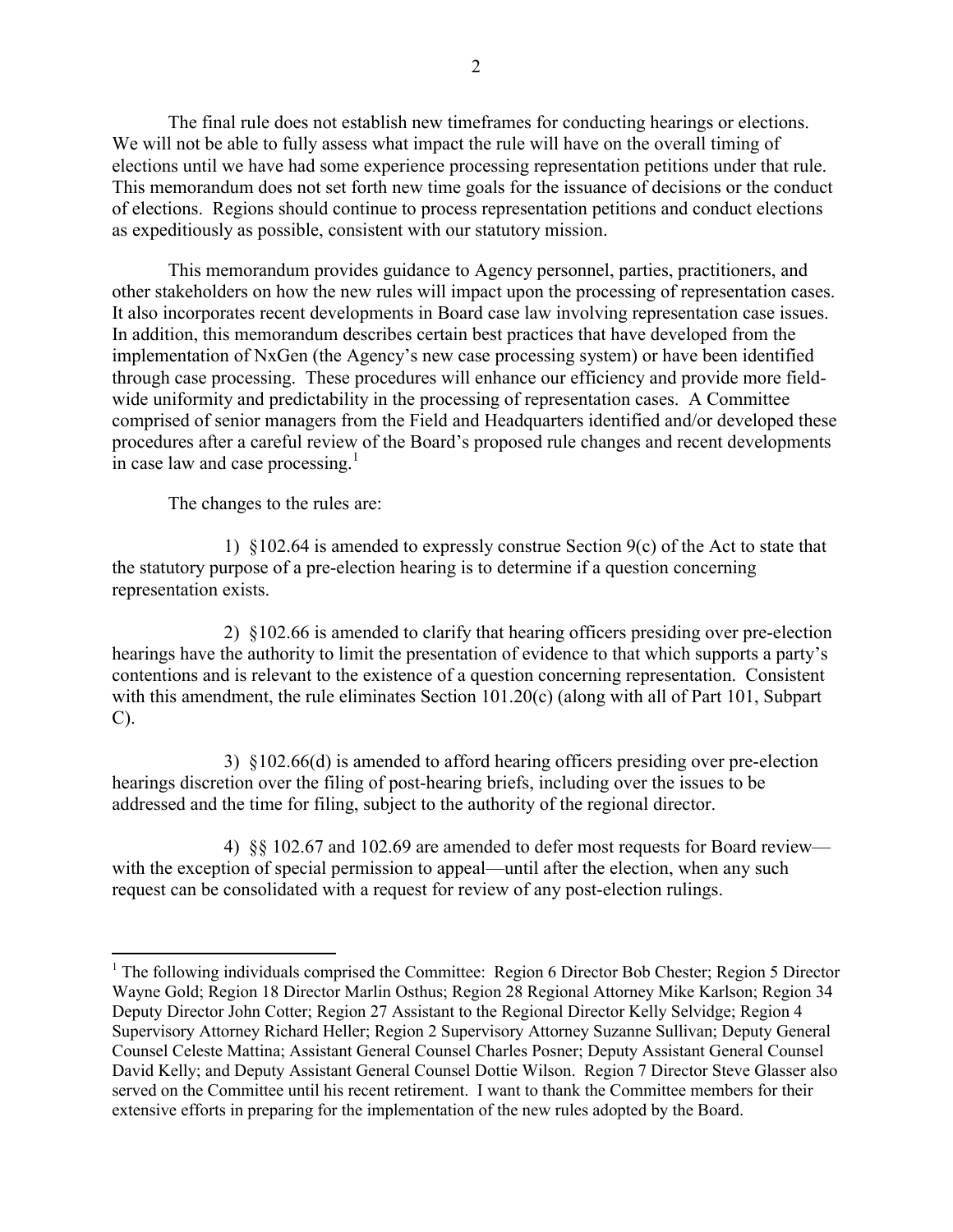5) §101.21(d) is amended to eliminate the recommendation (along with all of Part 101, Subpart C) that the regional director should ordinarily not schedule an election sooner than 25 days after the decision and direction of election in order to give the Board an opportunity to rule on a pre-election request for review.

6) §102.65 is amended to clarify and narrow the circumstances under which a request for special permission to appeal to the Board will be granted.

7) §§ 102.62(b) and 102.69 are amended to create a uniform procedure for resolving election objections and potentially outcome-determinative challenges in stipulated and directed election cases and to provide that Board review of regional directors' resolution of such disputes is discretionary.

The Agency is committed to providing ongoing guidance both to its workforce and the public about the procedures that will govern the processing of representation cases after the implementation of the new rules adopted by the Board. The guidance provided in this memorandum is intended to explain, as clearly as possible, how representation cases will be processed from beginning to end, incorporating to the extent necessary, the new rules and procedures that remain unchanged. Although there will be issues about the implementation of the new rules that will require a resolution by the Board, I am confident that the guidance provided here will allow regions to implement the new rules effectively and efficiently. I am also confident that the dedication and professionalism consistently demonstrated by the personnel in the Agency's field offices will be exhibited in the implementation of the Board's new representation procedures.

# **II. INITIAL PROCESSING OF THE PETITION**

# **A. Docketing of a Petition and Issuance of a Notice of Hearing**

A petition may be filed by fax, mail, or in person at one of the Agency's regional offices. A petition may not be filed electronically at this time. It may be filed by a labor organization seeking to represent employees (an RC petition), by a person seeking to decertify a current bargaining representative (an RD petition), or by an employer seeking to determine if a labor organization should be recognized as the representative of its employees (an RM petition). Petition forms are available on the Agency's website, www.nlrb.gov, and in the regional offices.

A petitioner seeking certification as the collective-bargaining representative or seeking to decertify an incumbent representative must supply, within 48 hours after filing but in no event later than the last day on which the petition might timely be filed, evidence of employee support for the petition. Such evidence is usually in the form of cards or signature sheets, which must be signed and dated, authorizing the labor organization to represent the employees or supporting the filing of a decertification petition. If a petition is filed by an employer, the petitioner must supply, within 48 hours after filing, proof of a demand for recognition by the labor organization named in the petition or, if the labor organization named is the incumbent representative of the unit involved, a statement of the objective considerations demonstrating good faith uncertainty for believing that the labor organization has lost its majority status.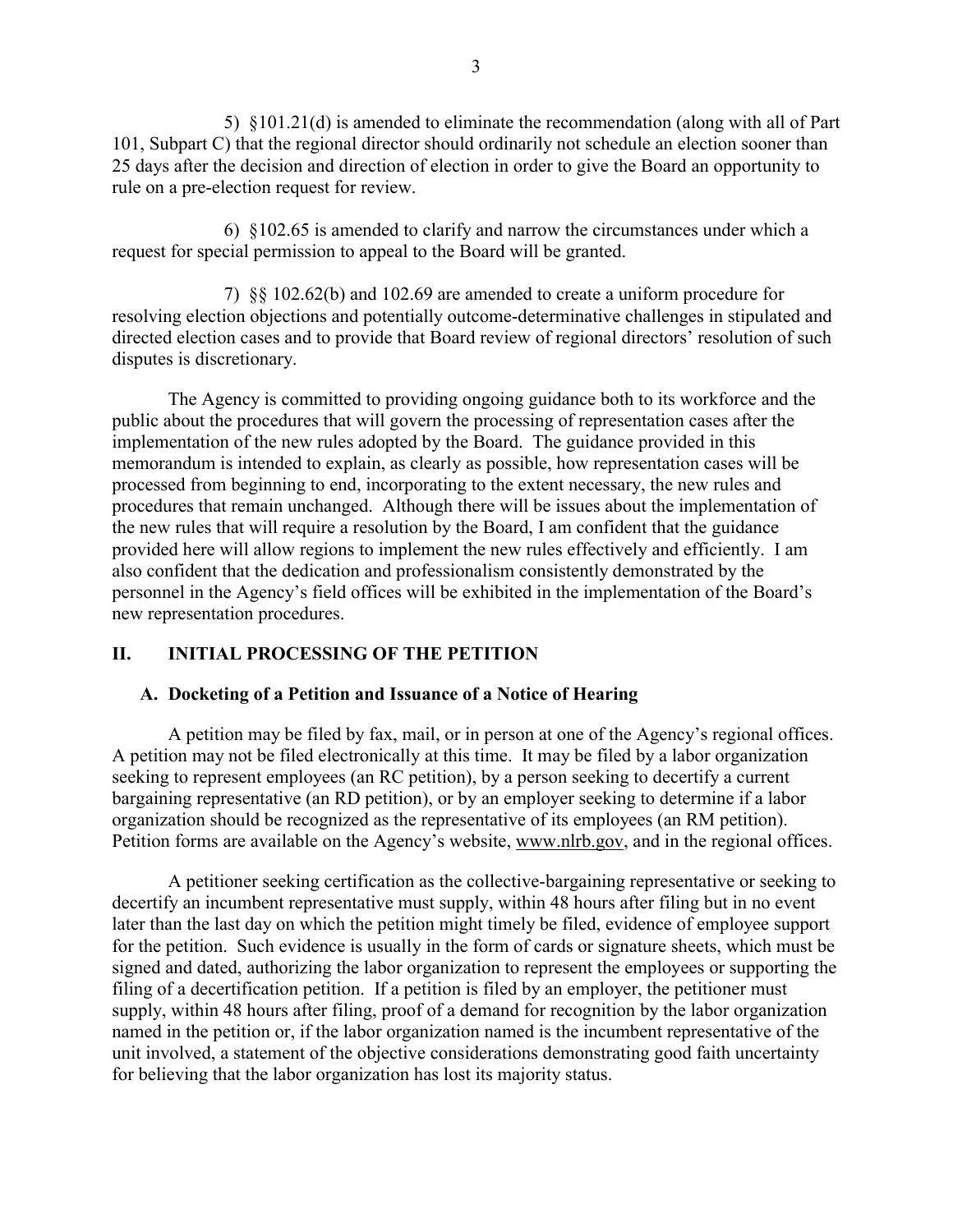Upon receipt in a regional office, the petition is reviewed for sufficiency, given a case number, and assigned to a Board agent to process. Next, docket letters and related correspondence are prepared and sent to the parties named on the petition and any other persons or labor organizations that the Agency believes may have an interest in the proceeding.

Docketing RC, RD, or RM petitions should be assigned the highest docketing priority. Consistent with the practice made applicable to all regions when they moved to the NxGen case processing system in 2011, the docket letters to the parties include a Notice of Representation Hearing for a hearing to be held as expeditiously as possible on consecutive days until completed.<sup>[2](#page-3-0)</sup> The opening letters inform the parties that a joint conference may be held before the hearing to explore all potential areas of agreement in order to eliminate or limit the significant costs associated with formal hearings.

The revised rules adopted by the Board do not specify how soon the pre-election hearing should be held. Currently, most regions issue the Notice of Representation Hearing (NOH) on the day the petition is filed and schedule the initial hearing for 7 to 10 days after the petition is filed. In the interest of having uniform and predictable representation case processes throughout the field, I have adopted the practice of some regions to normally issue the NOH on the day the petition is filed, and schedule the hearing 7 days (or 5 working days) from the date of issuance of the NOH. This satisfies the Board's holding in *Croft Metals, Inc*., 337 NLRB 688 (2002), which requires that parties in representation cases must receive notice of hearing not less than 5 days prior to hearing, excluding intervening weekends and holidays. It also will give regions some flexibility to address postponement requests and meet outstanding instructions that hearings be conducted within 14 days from the date of filing, absent extraordinary circumstances. However, if it is apparent at the time of filing, based upon the petition or otherwise, that dismissal of the petition is appropriate, a NOH should not issue and the case should be dismissed, absent withdrawal.

To ensure that the parties are aware that a petition has been filed and the date of the scheduled hearing, regions should continue the current practice of faxing or emailing the parties a copy of the petition and either the (NOH) or another document notifying them of the hearing date.

The docket letters to the parties and Form NLRB-4339 which accompanies the Notice of Representation Hearing will continue to reflect that requests for postponement of the hearing to a date more than 14 days after the petition was filed will normally not be granted absent extraordinary circumstances. Form NLRB-4812, which accompanies the docket letter and describes the procedures in representation cases, has been revised to reflect the changes described here.

As a result of a review of our current process and a recent Board decision, two changes will be made to the docket letters. First, the letter to the employer will be modified to advise the employer that, in accordance with the policy set forth by the Board in *[Tropicana Products, Inc.](http://mynlrb.nlrb.gov/link/document.aspx/09031d458009a928)*, 122 NLRB 121 (1958), if the employer does not submit the information necessary to establish

 $\overline{a}$ 

<span id="page-3-0"></span><sup>2</sup> The requirement that the hearing be held on consecutive days until completed is currently set forth in CHM § 11143 and has been in effect since at least 1996. See GC Memorandum 96-2.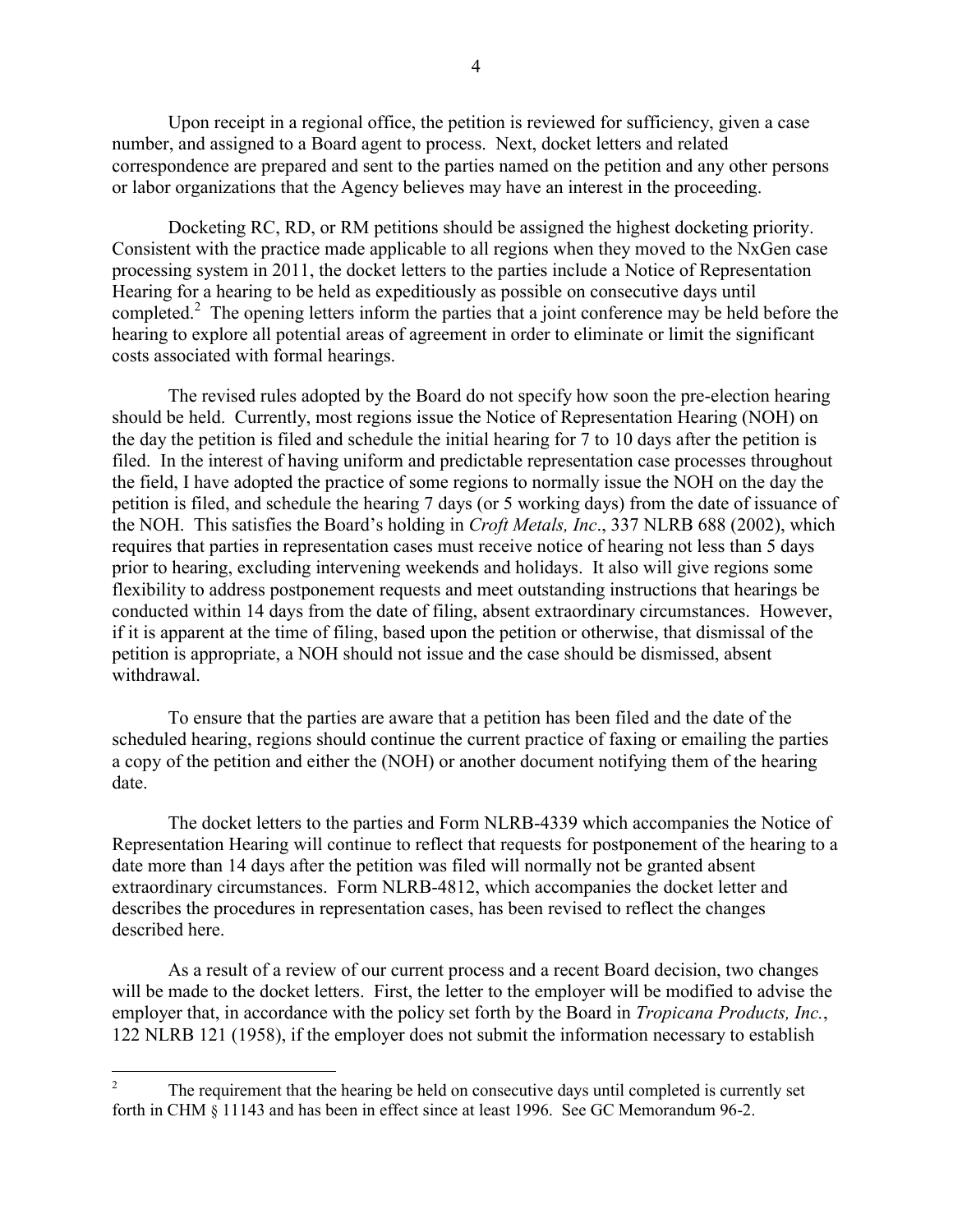whether its operations satisfy the Board's discretionary jurisdictional standards, jurisdiction will be asserted without regard to whether any specific monetary jurisdictional standard is shown to be satisfied, if the record at a hearing establishes that the Board has statutory jurisdiction. Second, the letters to the parties entitled to receive the eligibility list (also referred to as the *Excelsior* list) will notify them of their right to waive having the eligibility list for 10 days before the election. As the Board acknowledged in its Notice of Proposed Rulemaking (NPRM) on June 22, 2011 and confirmed in *[Ridgewood Country Club](http://mynlrb.nlrb.gov/link/document.aspx/09031d458079f1dd)*, 357 NLRB No. 181 (2012), a party may waive its right to have the voter eligibility list for 10 days. Although *Ridgewood* involved an RC petition, it is clear that parties having a right to receive an eligibility list in RD and RM cases could also waive the full 10-day period. A new waiver form has been created for that purpose which permits waiving all or part of the 10-day period. The waiver is not effective unless all parties who are entitled to receive the list agree to waive the same number of days.

#### **B. Requests for Postponement of Hearing**

In accordance with current standards specified in Form NLRB-4339, a request to postpone a hearing will not be granted unless good and sufficient grounds are shown and the following requirements are met: (1) a written request is filed with the regional director; (2) copies of the request are simultaneously served on all other parties and that is stated on the request; (3) absent extraordinary circumstances, the request must be received no later than 24 hours before the hearing is scheduled to begin; (4) requests for postponement of the hearing to a date more than 14 days after the petition was filed will normally not be granted absent extraordinary circumstances; (5) grounds for the postponement must be set forth in detail*;* (6) alternative dates for any rescheduled hearing must be given; and (7) the positions of all other parties regarding the postponement and alternative hearing dates must be ascertained in advance by the requesting party and stated in the request.

As specified in Form NLRB-4339, approval of a postponement request may be conditioned upon one or more of the following:

- (1) The agreement of all parties to participate at a conference to be held at the regional office or, alternatively at the discretion of the regional director, a teleconference at least one full day before the rescheduled hearing date;
- (2) Agreement by the requestor that if briefs are permitted, extensions of time for filing of briefs will not be sought or granted; and/or
- (3) The requestor's execution of stipulations on matters not in dispute, e.g., jurisdiction, labor organization status, appropriate unit.

#### **C. Election Agreements and Narrowing the Issues**

NLRB elections can occur either by agreement of the parties or by direction of the regional director or the Board. In about 90 percent of the cases, with Board agent assistance, the parties agree to the election details, including the appropriate unit, the payroll period to be used in determining which employees in the appropriate unit are eligible to vote, and the method, place, date, and hours of voting.

By entering into an agreement, the parties can avoid the time and expense of participating in a hearing. Three types of informal voluntary procedures are available to resolve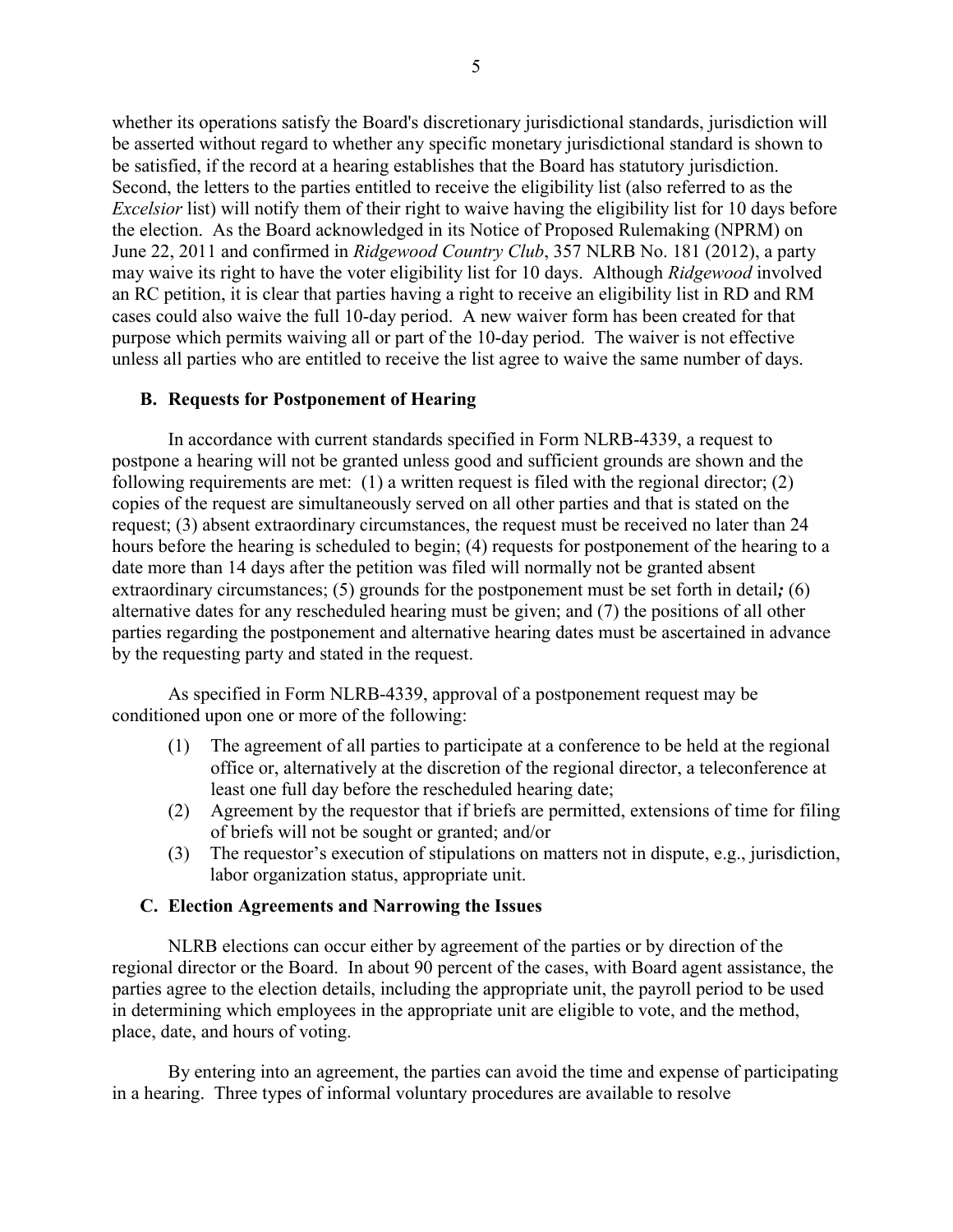representation issues: (1) a consent election agreement which provides that the regional director's rulings on challenged ballots and election objections are final and binding; (2) a full consent agreement, which provides for final regional director determination of both pre-election and post-election disputes; and (3) a stipulated election agreement, which provides for possible Board review of post-election decisions by the regional director.

Consistent with current practice, the Board agent will contact the parties shortly after the petition is filed to explore the issues raised by the petition. The Board agent will explore all of the critical issues with the parties and the likelihood of the parties' positions prevailing. The Board agent should continue to seek the parties' positions and explore agreement on all issues, including issues that need not be litigated in a pre-election hearing under the revised rules.

If the issues that separate the parties appear to require a hearing, the region should, where appropriate, conduct a pre-hearing conference at the regional office or by conference call, for the purpose of further exploring the possibility of entering into an election agreement or narrowing the issues to be litigated at a hearing.

If a pre-hearing conference is held, it should be conducted before the actual date of the hearing whenever possible because the parties may be more willing to narrow the issues before they have invested substantial time preparing for the hearing. At this conference, the Board agent should explore all of the issues raised by the parties and attempt to obtain an election agreement. As is currently the practice, the parties should be encouraged to share information and documents at the conference. If an agreement is not possible, every effort should be made to narrow the issues for hearing and reach written stipulations on the issues that are not in dispute, such as commerce, labor organization status, eligibility formulas, unit inclusions, and unit exclusions. These stipulations can either be read into the record or be introduced as exhibits during the hearing. The Board agent should also discuss with the parties the nature of the evidence to be presented and the order in which it will be elicited.

If a pre-hearing conference is not held because of a party's inability or unwillingness to attend, the Board agent should attempt to conduct a conference prior to the opening of the hearing. At the hearing, attempts to obtain agreement will continue, as always, with appropriate guidance from regional management.

In processing the petition, the parties should be encouraged to e-file documents through the Agency's website. Similarly, where possible, Board agents should electronically send documents, such as proposed election agreements and hearing stipulations, and other correspondence. This is efficient and expedient for the parties and the Agency.

The petition may be amended at any time prior to hearing and may be amended during the hearing in the discretion of the hearing officer.

The petitioner may be asked to withdraw its petition if the investigation discloses, for example, that the petitioner lacks an adequate showing of interest or that further processing is inappropriate because of a lack of jurisdiction or a written contract covering the petitioned-for unit is currently in effect. A regional director may approve a petitioner's oral request to withdraw a petition. If the petitioner refuses to withdraw the petition, the regional director may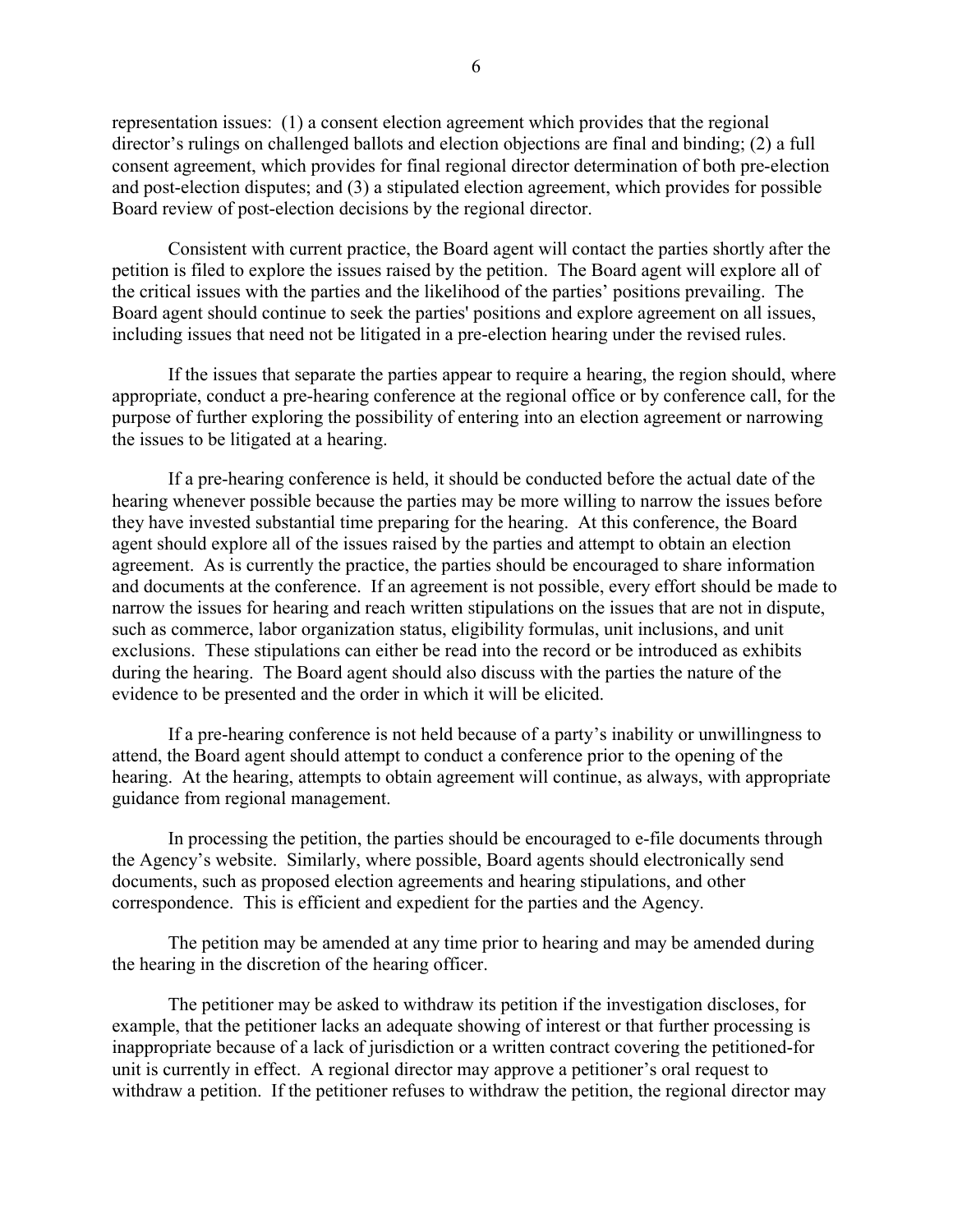dismiss it and advise the petitioner of the right to request review by the Board of the regional director's dismissal.

If the parties enter into an election agreement and also agree that certain classifications or job titles will vote subject to challenge, the agreement to vote those individuals subject to challenge should be part of the election agreement. If the parties are willing to agree to an election, but are unable to agree to an election date, despite the Board agent's efforts to help the parties reach agreement on an election date, a hearing will have to be held...

#### **D. Hearing Preparation**

Prior to the hearing, the hearing officer should be sure to research the potential issues to ensure that he or she is fully aware of the applicable legal standards under the most current Board law. The *[NLRB Guide for Hearing Officers in Representation and Section 10\(k\)](http://www.nlrb.gov/sites/default/files/documents/44/hearing_officer_guide.pdf)  [Proceedings](http://www.nlrb.gov/sites/default/files/documents/44/hearing_officer_guide.pdf)* and the *[Outline of Law and Procedure in Representation Cases](http://www.nlrb.gov/sites/default/files/documents/44/rc_outline_2008_full.pdf)* are excellent starting points for such research, but such research should be supplemented with a review of the most current case law, particularized to the type of industry and employee classifications likely to be at issue.

The hearing officer should also determine whether the issues involve a presumption under Board law and identify which party has the burden of rebutting that presumption. A list of presumptions is provided in [Section III](#page-14-0) G, below. If a party raises statutory exclusions, such as §2(11) supervisory status, or exclusions based on policy considerations, such as managerial employee status, confidential employee status, independent contractor, or agricultural workers, the hearing officer should indicate, on the record, that the party seeking to exclude employees on these bases bears the burden of proof. *[Ohio Masonic Home, Inc.](http://mynlrb.nlrb.gov/link/document.aspx/09031d45801b4206),* 295 NLRB 390, 395 (1989) (as a general rule, if the unit is appropriate, the burden is on the party asserting the employee or the employee classification ineligible); *[Sweetener Supply Corp.,](http://mynlrb.nlrb.gov/link/document.aspx/09031d4580030785)* 349 NLRB 1122 (2007) (burden of proof rests on the party asserting ineligibility to vote); *[Crest Mark Packing Co](http://mynlrb.nlrb.gov/link/document.aspx/09031d45801b328f)*.**,** 283 NLRB 999 (1987) (party claiming an exclusion because of confidential status has the burden of establishing that exclusion); *NLRB v. Kentucky River Community Care, Inc.,* 532 U.S. 706 (2001) (party claiming supervisory status has the burden of proving the status).

Before the hearing begins, when the hearing officer becomes apprised of the anticipated hearing issues, the hearing officer should have a meeting with regional management to discuss the issues that may be raised and develop a plan for conducting the hearing in light of the revised rules. Specifically, they should discuss the issues separating the parties, the number of employees in dispute, what issues must be litigated to establish a question concerning representation, and whether post-hearing briefs are necessary in the matter.

#### **III. HEARINGS**

#### **A. The Role of the Hearing Officer**

The recent rule revisions and the Board's attempts to encourage more efficient election processes that underlie these revisions, contemplate that the hearing officer will ensure that the record is not burdened with evidence about issues that will not be decided by the regional director. Thus, where an issue will not be decided, it is not litigable and the hearing officer will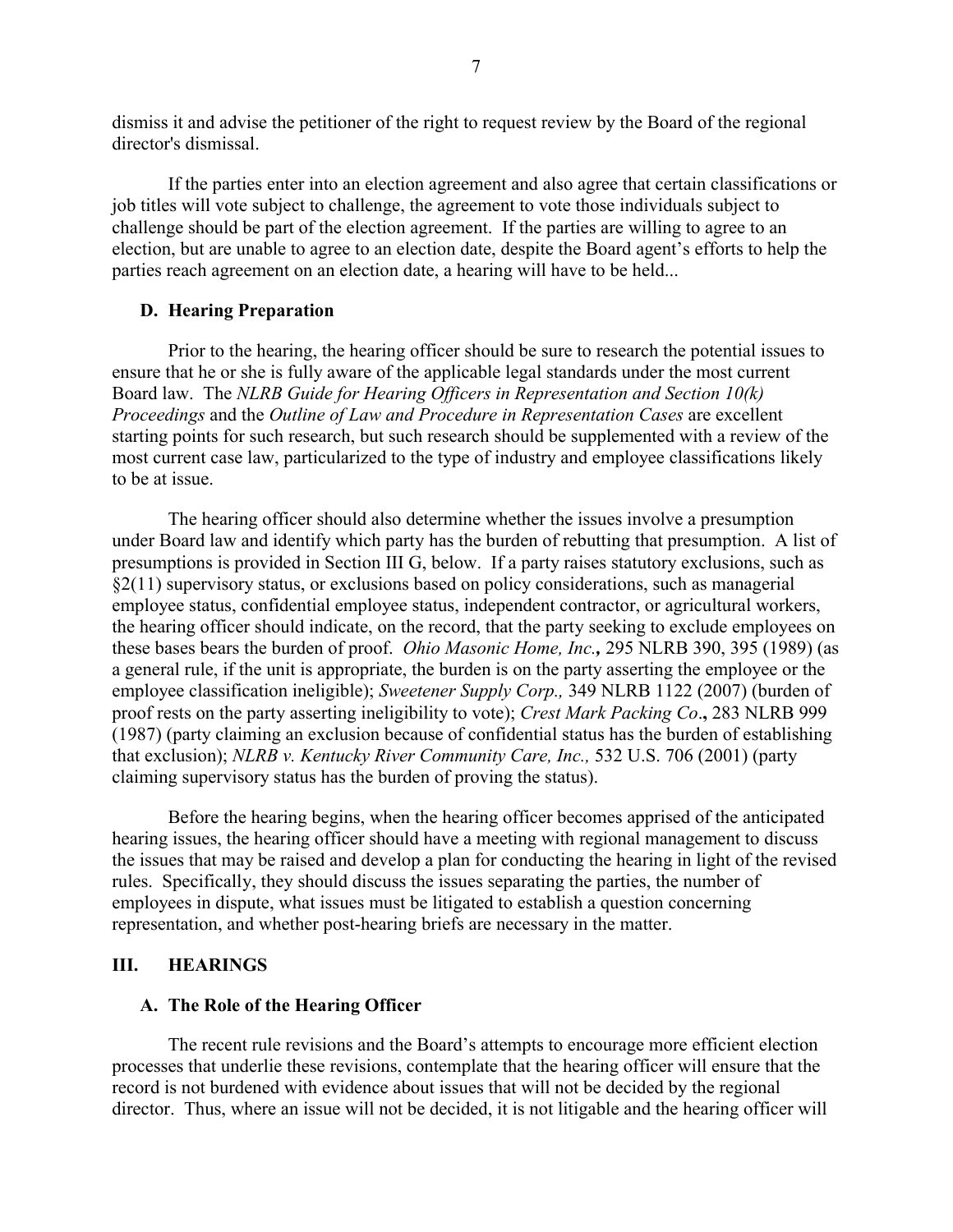employ the traditional techniques for excluding evidence concerning nonlitigable issues, including requesting an offer of proof, and weighing the relevance of evidence. *See [Guide to](http://www.nlrb.gov/sites/default/files/documents/44/hearing_officer_guide.pdf)  [Hearing Officers](http://www.nlrb.gov/sites/default/files/documents/44/hearing_officer_guide.pdf)*, at 27 "Nonlitigable Issues." The result will be shorter transcripts focused on the relevant issues and a more efficient decision-writing process.

Pursuant to the rules revisions, the hearing officer's role is to ensure a complete record as to issues relevant to the existence of a question concerning representation. It is also to prevent the introduction of evidence on individual eligibility and inclusion issues that are not needed to determine if a question concerning representation exists—unless the regional director decides to exercise discretion to decide the issue before the election. If an individual eligibility and inclusion issue is not litigated before the election, the parties will have the opportunity to litigate it after the election, if necessary, at a post-election hearing or a unit clarification proceeding. In the next section, this memorandum will discuss the distinctions between the types of issues that should generally be litigated at pre-election hearings and those that should be reserved until after the election.

Even where an issue is properly litigated before the election, the hearing officer should play a very active role in precluding the parties from presenting evidence that is irrelevant, duplicative, or otherwise unnecessary. While the hearing officer must always be respectful to the parties and their representatives, he or she must also strive to ensure that the record is concise. The hearing officer should closely consult with regional management in making rulings to limit and exclude evidence and should obtain regional management's approval before precluding a party from presenting evidence on an issue.

As is currently the practice, at the beginning of the hearing the hearing officer should ask each party to state its position on each issue. This inquiry should cover the number of individuals in each disputed classification. If the contentions are vague or incomplete, the hearing officer should seek clarifications. The hearing officer should also state on the record that a party seeking to rebut a presumption under Board law or to meet a burden of proof must present specific, detailed evidence in support of its position and that general conclusionary statements by witnesses will not be sufficient. *[Lynwood Manor](http://mynlrb.nlrb.gov/link/document.aspx/09031d45801ab035)*, 350 NLRB 489 (2007); *[Austal](http://mynlrb.nlrb.gov/link/document.aspx/09031d45801b0a8c)  [USA, L.L.C.,](http://mynlrb.nlrb.gov/link/document.aspx/09031d45801b0a8c)* 349 NLRB 561 (2007); *[Avante at Wilson, Inc.,](http://mynlrb.nlrb.gov/link/document.aspx/09031d45801a5a91)* 348 NLRB 1056 (2006).

#### **B. Issues to be Litigated in a Pre-Election Hearing**

 $\overline{a}$ 

In general, Section 102.64(a), as revised,<sup>[3](#page-7-0)</sup> contemplates that ordinarily issues relevant to a determination of whether a question concerning representation exists, and only those issues, should be handled at a pre-election hearing. The rules revisions seek to reduce unnecessary litigation and streamline the election and certification process by deferring, where appropriate, various issues to post-election proceedings where those issues are not rendered moot by the election results or resolved by the parties through post-election negotiations. Many issues will continue to be decided prior to the election. These, of course, include issues as to whether an election should be held at all, such as jurisdiction, labor organization status, and various election

<span id="page-7-0"></span><sup>&</sup>lt;sup>3</sup> "Disputes concerning an individual's eligibility to vote or inclusion in an appropriate unit ordinarily need not be litigated or resolved before an election is conducted. If, upon the record of the hearing, the regional director finds that a question concerning representation exists and there is no bar to an election, he or she shall direct an election to resolve the question."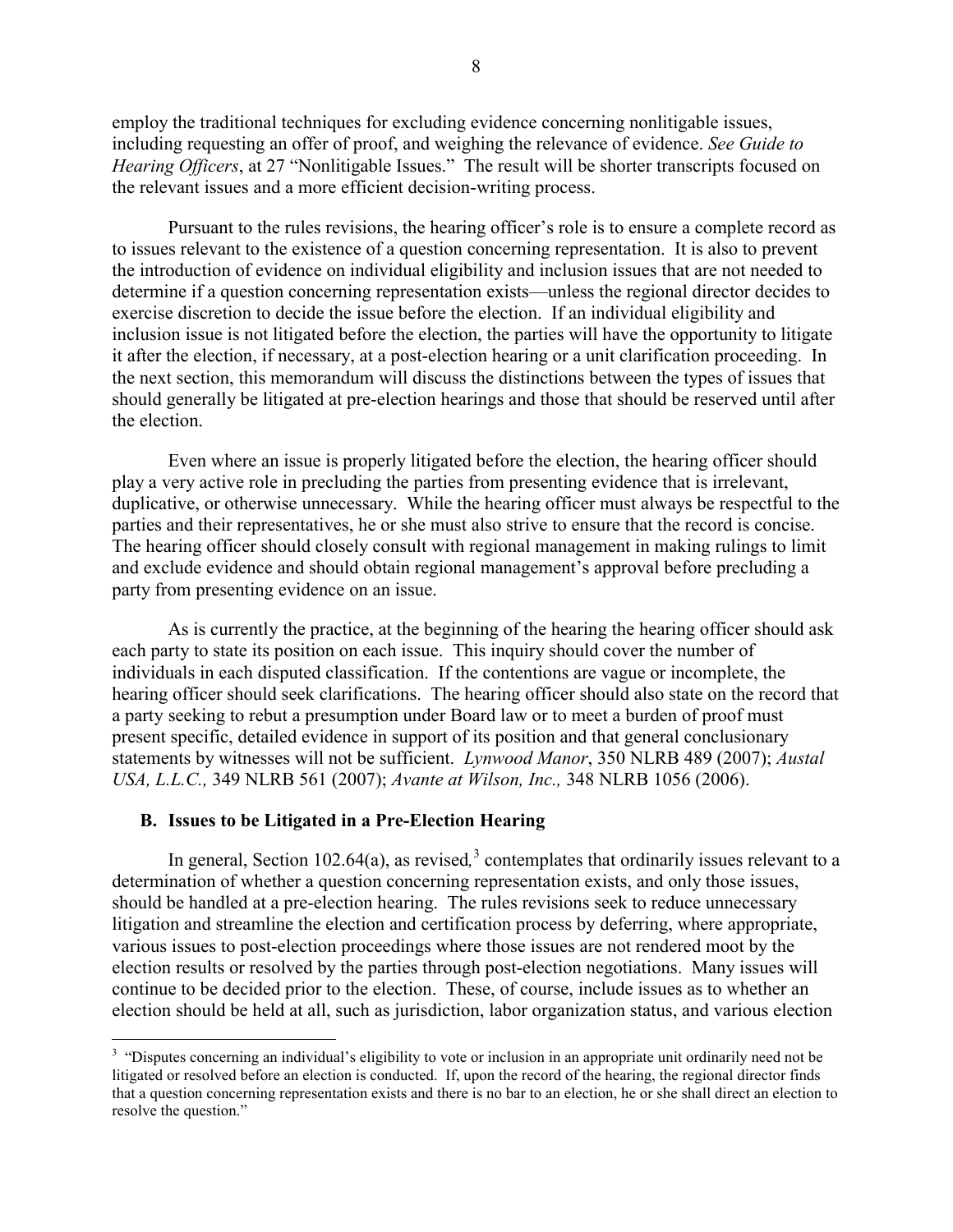bars, among others. The issue of whether there is an appropriate unit for an election, including unit scope questions, must also be decided prior to the election.

However, the revised rules now provide that disputes concerning individuals' eligibility to vote or inclusion in an appropriate unit "ordinarily" need not be litigated or resolved before an election is conducted. The change is designed to avoid unnecessary delays in the election process and to reduce the overall amount of litigation, saving resources for the Agency and all parties.

In adopting the rules, the Board did not define "ordinarily" or otherwise specify the percent of unit employees whose unresolved voting eligibility is substantial enough to warrant pre-election litigation. More specific proposals on this point remain under consideration by the Board, but the rules going into effect on April 30 simply grant discretion in this area to the regional director. To provide some guidance in the exercise of this discretion while these proposals are under consideration—and without any prejudice to those deliberations— I have decided that regional directors should look to the current guidance for election agreements. CHM §11084.3 provides, in pertinent part, "As a general rule, the regional director should decline to approve an election agreement where it is known that more than 10 percent of the voters will be challenged, but this guideline may be exceeded if the regional director deems it advisable to do so." Applying this guidance to directed elections, regional directors should generally treat 10 percent as a rule of thumb for deciding whether to permit litigation over eligibility issues, bearing in mind that deviation is sometimes advisable.

## **C. Specific Issues Appropriate for Pre-Election Hearing**

## **1. Jurisdiction**

A proper petition cannot be filed, and a question concerning representation (QCR) cannot arise under Section  $9(c)(1)$  of the Act, unless the employees in the unit are employed by an employer covered under the Act. Once it has been determined that there is reasonable cause to believe that a QCR exists, all issues relevant to whether the Board has jurisdiction over the employer must be resolved at the pre-election hearing. This would include establishing that the employer meets the Board's defined jurisdictional standards. See *Siemons Mailing Service,* 122 NLRB 81 (1959). When using the retail standards of gross volume of revenue, there must also be a showing of statutory jurisdiction, that is a demonstration of some flow of goods or services across state lines, valued greater than de minimis. This amount should be at a minimum \$5,000, as set out in the Pleadings Manual §401.9(a). See also *J. M*. *[Abraham, M.D.](http://mynlrb.nlrb.gov/link/document.aspx/09031d458003d151)*, 242 NLRB 839 (1979), in which statutory jurisdiction was established by receipt of Medicare funds and *[International Longshoremen & Warehousemen's Union \(Catalina Island Sightseeing\)](http://mynlrb.nlrb.gov/link/document.aspx/09031d45800a1213)*, 124 NLRB 813 (1959), in which regulation by another Federal agency under the commerce clause established statutory jurisdiction. The employer or any other party has the right to present evidence regarding *statutory* jurisdiction, even if they take no position on the issue and even if the employer has not provided commerce information.

Regions should continue to determine all jurisdictional issues during pre-election proceedings, through hearings if necessary. One such issue is whether the employer falls within the statutory exemption for any state or political subdivision. See *[Natural Gas Utility District of](http://mynlrb.nlrb.gov/link/document.aspx/09031d45800a798f)*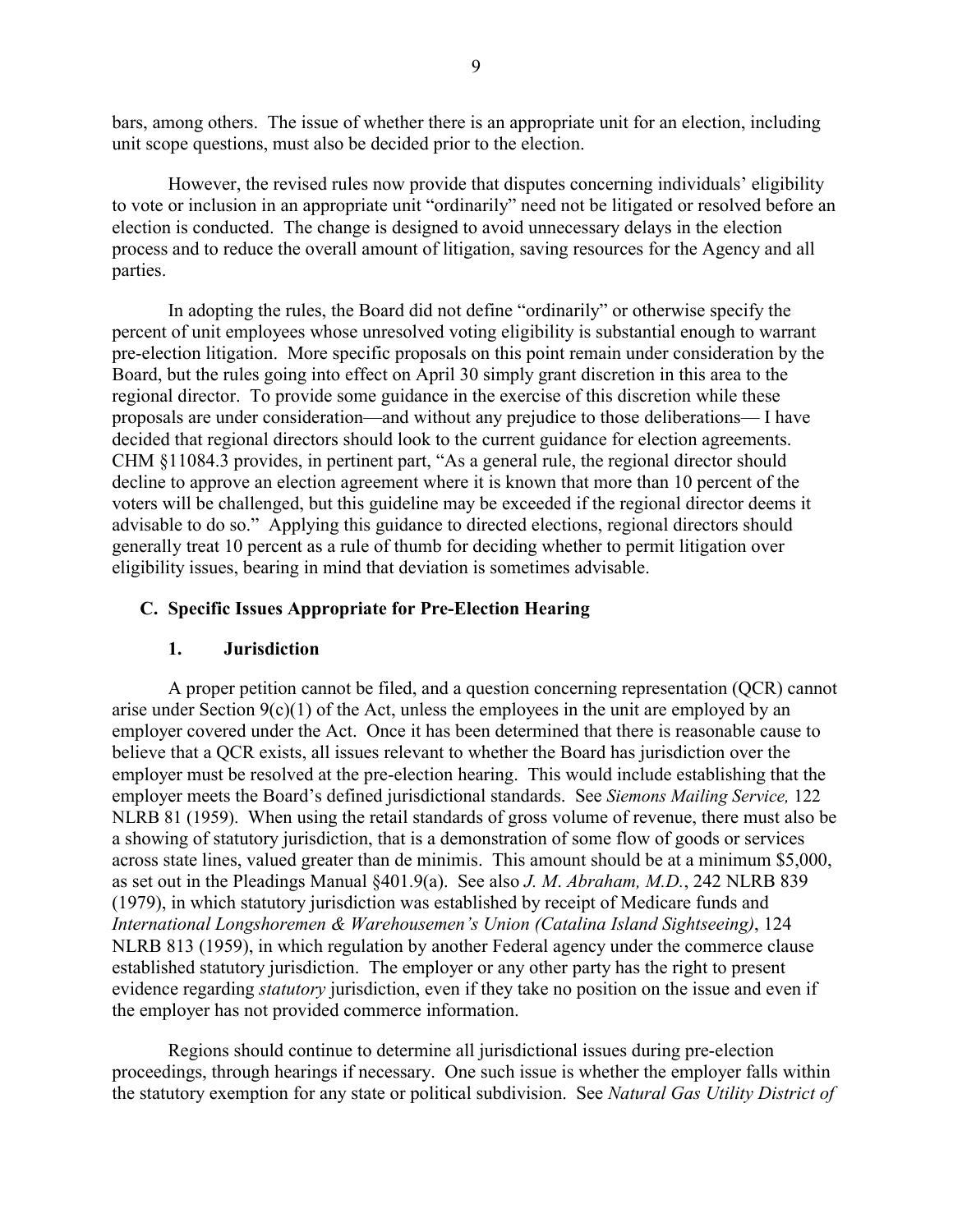*[Hawkins County](http://mynlrb.nlrb.gov/link/document.aspx/09031d45800a798f)*, 167 NLRB 691 (1967), enfd. 427 F.2d 312 (6<sup>th</sup> Cir. 1970), affd. as to applicable standard only, 402 U.S. 600 (1971); *[The Regional Medical Center at Memphis](http://mynlrb.nlrb.gov/link/document.aspx/09031d4580022e9b)*, 343 NLRB 346 (2004). Another issue is whether the employer is subject to the Railway Labor Act. See, e.g., *[Spartan Aviation Industries, Inc.,](http://mynlrb.nlrb.gov/link/document.aspx/09031d45800c0e30)* 337 NLRB 708 (2002); *[Federal Express Corp.,](http://mynlrb.nlrb.gov/link/document.aspx/09031d45800ba0b6)* 317 NLRB 1155 (1995), but the Board will continue to refer these cases to the National Mediation Board for advisory opinions where appropriate. An additional jurisdictional issue is whether the employer is a religious organization. See *NLRB v. Catholic Bishop of Chicago*, 440 U.S. 490 (1979); *[Catholic Social Services,](http://mynlrb.nlrb.gov/link/document.aspx/09031d45803a112a)* 355 NLRB No. 167 (2010). Finally, the region may need to decide prior to the election whether the employer is a horseracing or dog racing facility. See The Board's Rules and Regulations, §103.3; *Prairie Meadows [Racetrack and Casino](http://mynlrb.nlrb.gov/link/document.aspx/09031d45800b7c28)*, 324 NLRB 550 (1997).

As set forth in CHM §11704.1, if an employer refuses a reasonable request by the Board to provide information relevant to the Board's jurisdictional determination, jurisdiction will be asserted if the record establishes that the Board has statutory jurisdiction, even if no specific monetary jurisdictional standard is shown to be satisfied. *[Tropicana Products, Inc.](http://mynlrb.nlrb.gov/link/document.aspx/09031d458009a928)*, 122 NLRB 121, 123 (1958). See also *[Continental Packaging Corp,](http://mynlrb.nlrb.gov/link/document.aspx/09031d45800c0850)* 327 NLRB 400 (1998); *[Major League](http://mynlrb.nlrb.gov/link/document.aspx/09031d458002ded4)  [Rodeo, Inc](http://mynlrb.nlrb.gov/link/document.aspx/09031d458002ded4)*., 246 NLRB 743, 745 (1979). In this connection, the initial docketing letter will request that the employer provide a completed commerce questionnaire, and the Board agent assigned to the petition should emphasize, beginning with his or her earliest communications, that the employer should comply with this request. If the employer is not expected to appear at the hearing or comply with this request, the hearing officer must ensure that sufficient secondary evidence is available to determine whether the employer meets the standards for statutory jurisdiction. This includes evidence showing that the employer purchases goods and materials from, sells its products to, or performs work in states other than where it is headquartered. Generally, the best source of such information is testimony of employee witnesses and documents provided by the petitioner. Information obtained from an employer's website may also be introduced into the record to establish jurisdiction. Thus, it is generally not necessary to issue a subpoena for commerce information where the docketing letter requests a completed commerce questionnaire and sufficient secondary evidence will be available to establish statutory jurisdiction. However, if there is doubt about the sufficiency of secondary evidence, the region should issue a subpoena as soon as possible.

## **2. Labor Organization Status**

If a party contends that an entity is not a labor organization within the meaning of Section 2(5) of the Act, or refuses to stipulate to such status, the regional director must resolve this issue based on the record obtained at a pre-election hearing. The Act requires that to be deemed a labor organization, an organization need only: (1) have employees participate in its activities; and (2) exist for the purpose, in whole or in part, of dealing with employers concerning grievances, labor disputes, and terms and conditions of employment. *NLRB v. Cabot Carbon Co.,* 360 U.S. 203 (1959). Once the evidence adduced at the hearing establishes that these requirements have been met, the hearing officer should ensure that the record does not include unnecessary or irrelevant information concerning the labor organization.

Section 9(b)(3) issues as to whether a guard union admits nonguards to membership or is affiliated with an organization that admits nonguards to membership must be decided in pre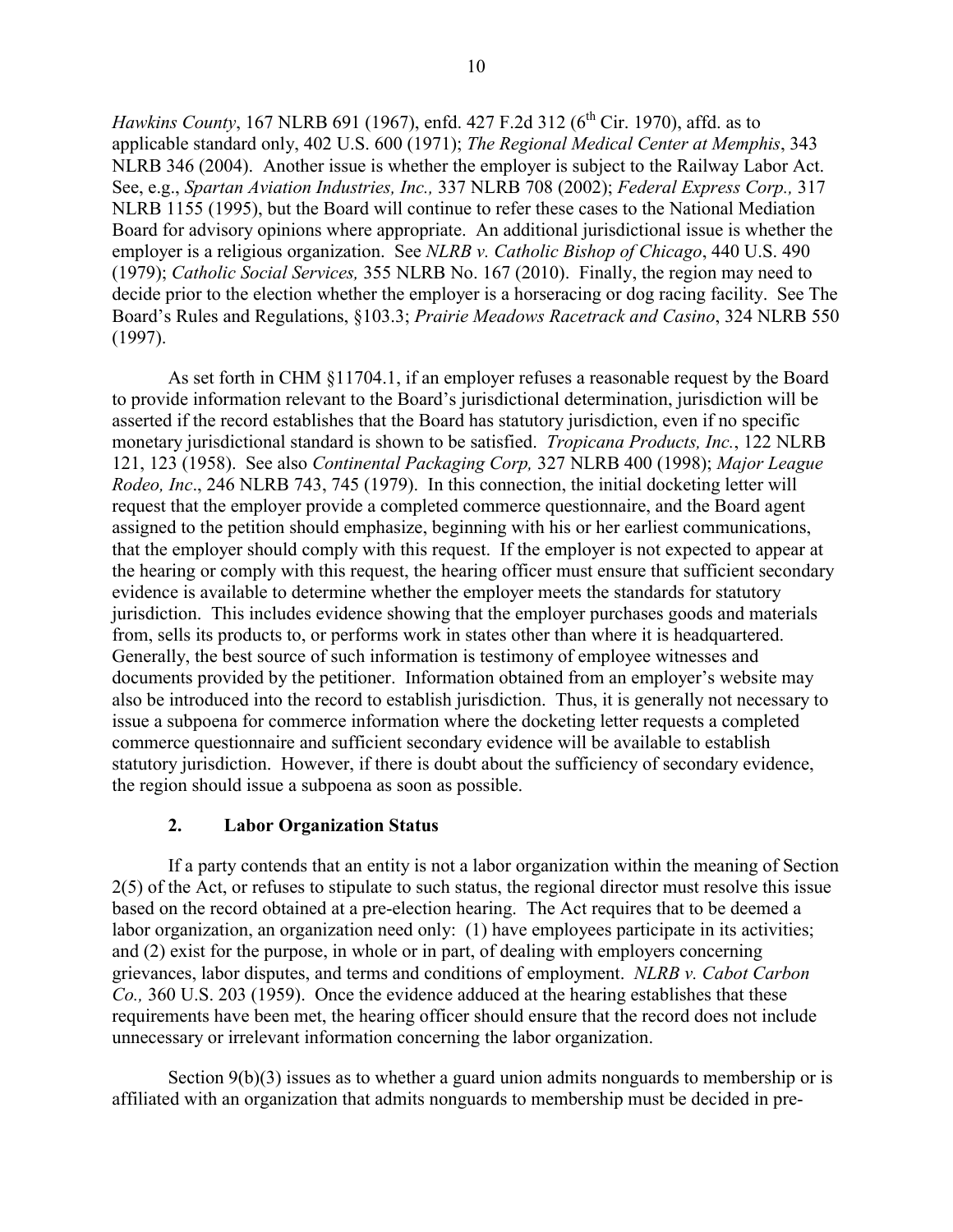election proceedings. These issues may include determinations as to whether employees in petitioned-for classifications involving significant parts of the unit are guards. See, e.g., *[Boeing](http://mynlrb.nlrb.gov/link/document.aspx/09031d45800c08d6)  [Co.,](http://mynlrb.nlrb.gov/link/document.aspx/09031d45800c08d6)* 328 NLRB 128 (1999); *[MGM Grand Hotel,](http://mynlrb.nlrb.gov/link/document.aspx/09031d45801b20dd)* 274 NLRB 139 (1985), as well as issues as to whether a union seeking to represent guards also represents nonguards; see *[Burns International](http://mynlrb.nlrb.gov/link/document.aspx/09031d45801b2929)  [Security Services, Inc.,](http://mynlrb.nlrb.gov/link/document.aspx/09031d45801b2929)* 278 NLRB 565, 568 (1986); *[Wells Fargo Guard Services,](http://mynlrb.nlrb.gov/link/document.aspx/09031d4580034792)* 236 NLRB 1196 (1978).

## **3. Bars to Election**

All potential election bar issues, including contract bar, recognition bar, successorship bar, and election bar, must be resolved at the pre-election hearing. Hearing officers must be thoroughly familiar with significant recent developments as to recognition bar and successorship bar.

In *[Lamons Gasket Co.](http://mynlrb.nlrb.gov/link/document.aspx/09031d458060afd7)*, 357 NLRB No. 72 (2011), the Board overruled *[Dana Corp.](http://mynlrb.nlrb.gov/link/document.aspx/09031d45803939cf)*, 351 NLRB 434 (2007), and returned to the recognition bar rule of *[Keller Plastics Eastern](http://mynlrb.nlrb.gov/link/document.aspx/09031d45800a7251)*, 157 NLRB 583 (1966), under which an employer's voluntary recognition of a union, based on a showing of majority support, bars any challenge to the union's representative status for a "reasonable period of time," in order to give the new bargaining relationship a chance to succeed. The Board defined that "reasonable period of time" as no less than six months after the parties' first bargaining session and no more than one year.

In *[UGL-UNICCO Service Co.](http://mynlrb.nlrb.gov/link/document.aspx/09031d4580611027)*, 357 NLRB No. 76 (2011), the Board overruled *[MV](http://mynlrb.nlrb.gov/link/document.aspx/09031d45800c0e42)  [Transportation,](http://mynlrb.nlrb.gov/link/document.aspx/09031d45800c0e42)* 337 NLRB 770 (2002), and returned to the successor bar doctrine previously set forth in *[St. Elizabeth Manor, Inc.](http://mynlrb.nlrb.gov/link/document.aspx/09031d45800c0946)*, 329 NLRB 341 (1999). This doctrine provides that when a successor employer recognizes the incumbent representative of its employees, that representative is entitled to represent the employees in collective bargaining with their new employer for "a reasonable period of time" without challenge to its representative status. The Board modified the successor bar doctrine as articulated in *St. Elizabeth Manor* by holding that the required "reasonable period of bargaining," would depend on whether the employer has expressly adopted the existing terms and conditions of employment as the starting point for bargaining.

# **4. Multi-Facility and Multi-Employer Issues**

Multi-facility and multi-employer issues, commonly referred to as unit scope issues, must be determined prior to conducting the election. Where an employer operates at multiple locations, issues involving which facilities should be included in a unit must be litigated at the pre-election hearing. See *[Hilander Foods,](http://mynlrb.nlrb.gov/link/document.aspx/09031d45801a5a44)* 348 NLRB 1200 (2006); *[Prince Telecom,](http://mynlrb.nlrb.gov/link/document.aspx/09031d45801a5699)* 347 NLRB 789 (2006). However, as discussed below, the hearing officer needs to be aware of the presumptions that apply in these cases and to limit the presentation of evidence appropriately.

Issues involving the nature of the employing entity that must be litigated at the preelection hearing include: whether a single employer or multiemployer unit is appropriate. See *[Donaldson Traditional Interiors](http://mynlrb.nlrb.gov/link/document.aspx/09031d458007a2a0)*, 345 NLRB 1298 (2005); *[Architectural Contractors Trade](http://mynlrb.nlrb.gov/link/document.aspx/09031d4580022e86)  [Association](http://mynlrb.nlrb.gov/link/document.aspx/09031d4580022e86)*, 343 NLRB 259 (2004); whether nominally separate entities constitute a single employer or alter ego, see *[Bolivar-Tees, Inc.,](http://mynlrb.nlrb.gov/link/document.aspx/09031d45800283c1)* 349 NLRB 720 (2007); *[Mercy General Health](http://mynlrb.nlrb.gov/link/document.aspx/09031d45800c0b1c)  [Partners,](http://mynlrb.nlrb.gov/link/document.aspx/09031d45800c0b1c)* 331 NLRB 783 (2000); *[All County Electric Co.,](http://mynlrb.nlrb.gov/link/document.aspx/09031d45800c0bba)* 332 NLRB 863 (2000); and whether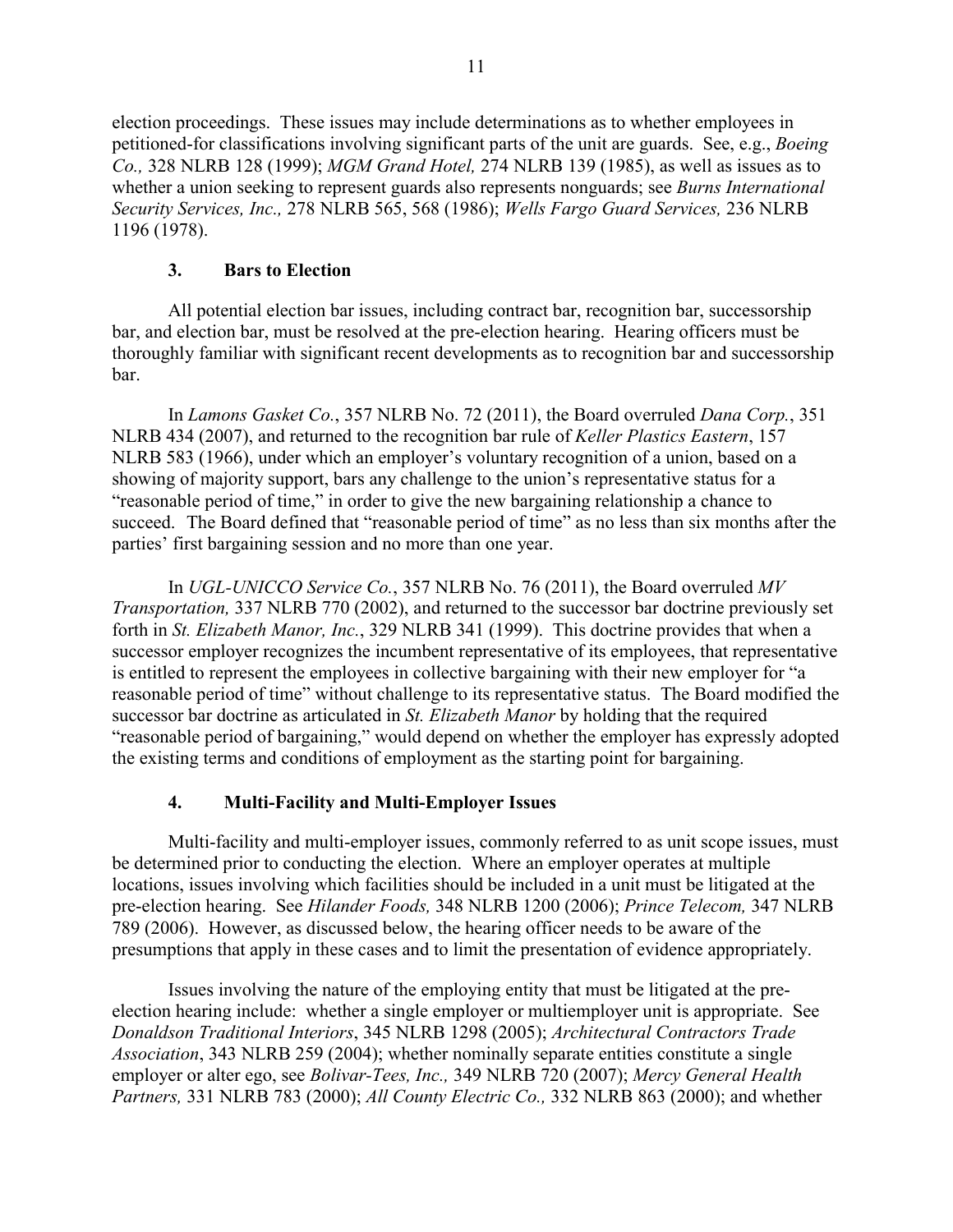independent entities have a joint-employer relationship. See *[N.K. Parker Transport, Inc.,](http://mynlrb.nlrb.gov/link/document.aspx/09031d45800c0ba6)* 332 NLRB 547 (2000); *NLRB v. Browning-Ferris Industries*, 691 F.2d 1117 (3rd Cir. 1982). Also see *[Oakwood Care Center](http://mynlrb.nlrb.gov/link/document.aspx/09031d4580022ea1)*, 343 NLRB 659 (2004), in which the Board overruled *[M.B. Sturgis, Inc.,](http://mynlrb.nlrb.gov/link/document.aspx/09031d45800c0ab3)*  331 NLRB 1298 (2000), and held that combined units of solely and jointly employed employees are multiemployer units and are statutorily permissible only with the consent of all parties.

# **5. Expanding and Contracting Unit Issues**

If the employer contends that its business, or the applicable portion of its business, will imminently be closing, the regional director must make a pre-election determination on this issue. See *[Hughes Aircraft, Co.,](http://mynlrb.nlrb.gov/link/document.aspx/09031d45800bd4d7)* 308 NLRB 82 (1992). Similarly, the regional director must make a pre-election determination regarding a contention that the petition should be dismissed because the bargaining unit is expanding and the employer does not presently employ a substantial and representative complement of employees. See *[Yellowstone International](http://mynlrb.nlrb.gov/link/document.aspx/09031d45800c0b91)  [Mailing,](http://mynlrb.nlrb.gov/link/document.aspx/09031d45800c0b91)* 332 NLRB 386 (2000); *[Toto Industries \(Atlanta\),](http://mynlrb.nlrb.gov/link/document.aspx/09031d45800ba46b)* 323 NLRB 645 (1997). Frequently, resolution of these issues requires evidence presented at a pre-election hearing. On these issues, an employer's contention must be based on evidence that is more than speculative. *[Canterbury](http://mynlrb.nlrb.gov/link/document.aspx/09031d45800ae810)  [of Puerto Rico](http://mynlrb.nlrb.gov/link/document.aspx/09031d45800ae810)*, 225 NLRB 309 (1976). Even if the regional director decides not to dismiss the petition based on evidence adduced at the hearing, unit expansion may affect the date on which the election is scheduled.

# **6. Employee Status**

Issues as to whether individuals are employees within the meaning of Section 2(3) of the Act must be resolved at the initial hearing only if they involve the entire unit or classifications that constitute more than 10 percent of the unit. These include determinations of: whether individuals are statutory employees or independent contractors. *[Lancaster Symphony Orchestra](http://mynlrb.nlrb.gov/link/document.aspx/09031d4580786d42)*, 357 NLRB No. 152 (2011); *[Pennsylvania Academy of the Fine Arts,](http://mynlrb.nlrb.gov/link/document.aspx/09031d4580022ebf)* 343 NLRB 846 (2004); whether individuals are "agricultural employees," see *[Pictsweet Mushroom Farm](http://mynlrb.nlrb.gov/link/document.aspx/09031d45800c096f)*, 329 NLRB 852 (1999); *[Cal-Maine Farms,](http://mynlrb.nlrb.gov/link/document.aspx/09031d45800bd453)* 307 NLRB 450 (1992); and whether students who perform work are employees, see *[Brown University](http://mynlrb.nlrb.gov/link/document.aspx/09031d45800076ac)*, 342 NLRB 483 (2004), and *[Boston Medical Center Corp.,](http://mynlrb.nlrb.gov/link/document.aspx/09031d45800c0a12)* 330 NLRB 152 (1999). As to the employee status of disabled clients, see *[Brevard Achievement](http://mynlrb.nlrb.gov/link/document.aspx/09031d458011d559)  [Center,](http://mynlrb.nlrb.gov/link/document.aspx/09031d458011d559)* 342 NLRB 982 (2004).

# **7. Seasonal Employees**

Whether the employer is a seasonal operation is an issue that must be resolved at the preelection hearing. See, *[Bogus Basin Recreation Assn.](http://mynlrb.nlrb.gov/link/document.aspx/09031d45800a9f91)*, 212 NLRB 833 (1974); *[Brookville Citrus](http://mynlrb.nlrb.gov/link/document.aspx/09031d458008860f)  [Growers Assn](http://mynlrb.nlrb.gov/link/document.aspx/09031d458008860f)*., 112 NLRB 707 (1955). On the other hand, issues concerning the reasonable expectation of future employment of a small number of seasonal employees may be deferred to post-election proceedings. See, e.g., *[Macy's East,](http://mynlrb.nlrb.gov/link/document.aspx/09031d45800c0814)* 327 NLRB 73 (1998); *[Maine Apple Growers,](http://mynlrb.nlrb.gov/link/document.aspx/09031d458002d057)*  254 NLRB 501, 502-503 (1981).

# **8. Other Issues that Must be Decided Before the Election**

Certain other issues also must be decided before the election. For example, if a party contends that individuals are professional employees to be included in an otherwise appropriate unit, the issue must be answered before the election because professional employees must be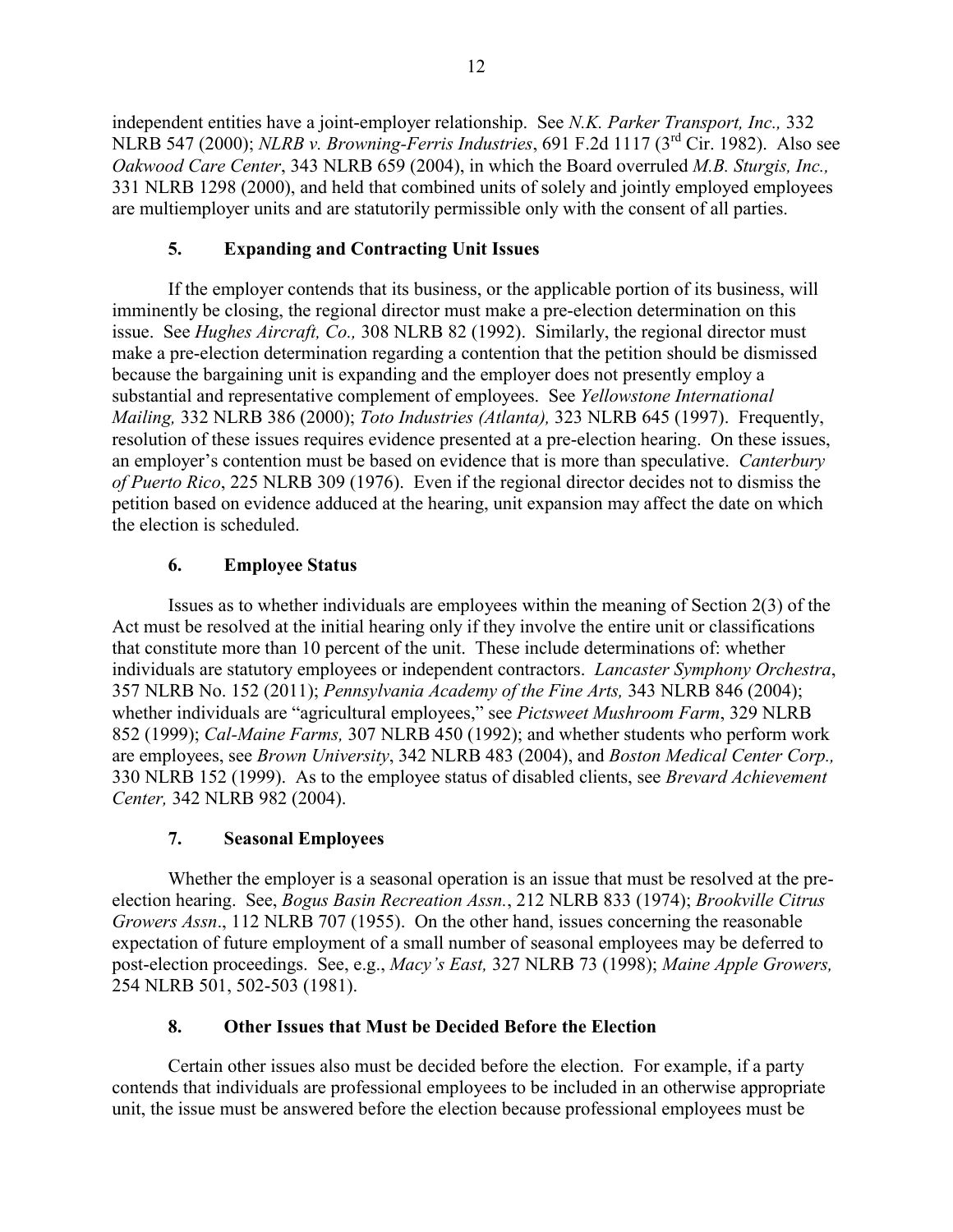given an opportunity to decide whether to be included in a nonprofessional unit, which requires special balloting procedures. *[Sonotone Corp](http://mynlrb.nlrb.gov/link/document.aspx/09031d45800742d1)*., 90 NLRB 1236 (1950). However, if a party contends an individual is a guard and the appropriate unit description excludes guards, the contested individual can be voted subject to challenge.

If a party contends that a different eligibility formula than the Board's standard formula must be used, this matter must be addressed before the election. *[Steppenwolf Theatre Co.](http://mynlrb.nlrb.gov/link/document.aspx/09031d4580007690),* 342 NLRB 69 (2004); *[Davison-Paxon Co.,](http://mynlrb.nlrb.gov/link/document.aspx/09031d45800a814e)* 185 NLRB 21, 24 (1970) and *[Woodward Detroit,](http://mynlrb.nlrb.gov/link/document.aspx/09031d45803ac86d)* 355 NLRB No. 181 (2010) (eligibility formula for part-time employees); *[Marquette General](http://mynlrb.nlrb.gov/link/document.aspx/09031d45800aadb9)  [Hospital](http://mynlrb.nlrb.gov/link/document.aspx/09031d45800aadb9)*, 218 NLRB 713, 714 (1975) (part-time formula in healthcare industry); *[Steiny & Co.](http://mynlrb.nlrb.gov/link/document.aspx/09031d45800bd4e3)*, 308 NLRB 1323 (1992) (construction industry)*.*

A determination as to whether a petitioned-for craft unit is appropriate should also be made prior to the election. See *[Mirage Casino-Hotel,](http://mynlrb.nlrb.gov/link/document.aspx/09031d45800c0f83)* 338 NLRB 529 (2002); *[Bartlett Collins](http://mynlrb.nlrb.gov/link/document.aspx/09031d45800c0d03)  [Co.,](http://mynlrb.nlrb.gov/link/document.aspx/09031d45800c0d03)* 334 NLRB 484 (2001).

#### **D. Issues That May Be Deferred for Post-Election Determination**

Issues as to whether certain classifications are included in the unit may be deferred to post-election proceedings if the petitioned-for unit or the unit in which the election will be conducted is an appropriate unit and the number of individuals in the disputed classifications is 10 percent or less of the unit. In other words, if a determination with respect to the appropriateness of the unit can be made without resolving the issue of whether a disputed classification is within the unit, that issue can normally be deferred to the post-election stage, unless the number of employees in the disputed classification is more than 10 percent. For example, if the employer contends that its only two quality control employees must be added to a petitioned-for unit of 50 production and maintenance employees, the regional director should direct that these employees vote subject to challenge rather than take evidence about them at the pre-election hearing.

The revisions to the rules generally divide eligibility/inclusion issues into two categories: whether individuals in an appropriate unit are ineligible because they are not employees as defined by the Act; and whether individuals fall within the terms used to describe the unit. Litigation over the status of individuals in both of these categories should not normally occur before the election unless more than 10 percent of the unit is in dispute.

With respect to the first category, a significant percentage of pre-election hearings have involved supervisory issues. Prior to the rules revisions, if parties did not agree to vote disputed supervisors subject to challenge, there would be pre-election hearings on this issue, even if they only involved a single individual or a miniscule portion of the unit and even if the regional director or Board did not have to necessarily resolve those issues. Because these issues do not directly impact on whether there is a question concerning representation, eligibility issues will normally not be litigated at the pre-election stage.

The supervisory status of individuals, like other issues of eligibility or inclusion, generally will not be litigated prior to the election even if a party asserts that pro-union conduct by a supervisor tainted the petition or the showing of interest. See, e.g., *[Terry Machine Co.](http://mynlrb.nlrb.gov/link/document.aspx/09031d4580464a11)*, 356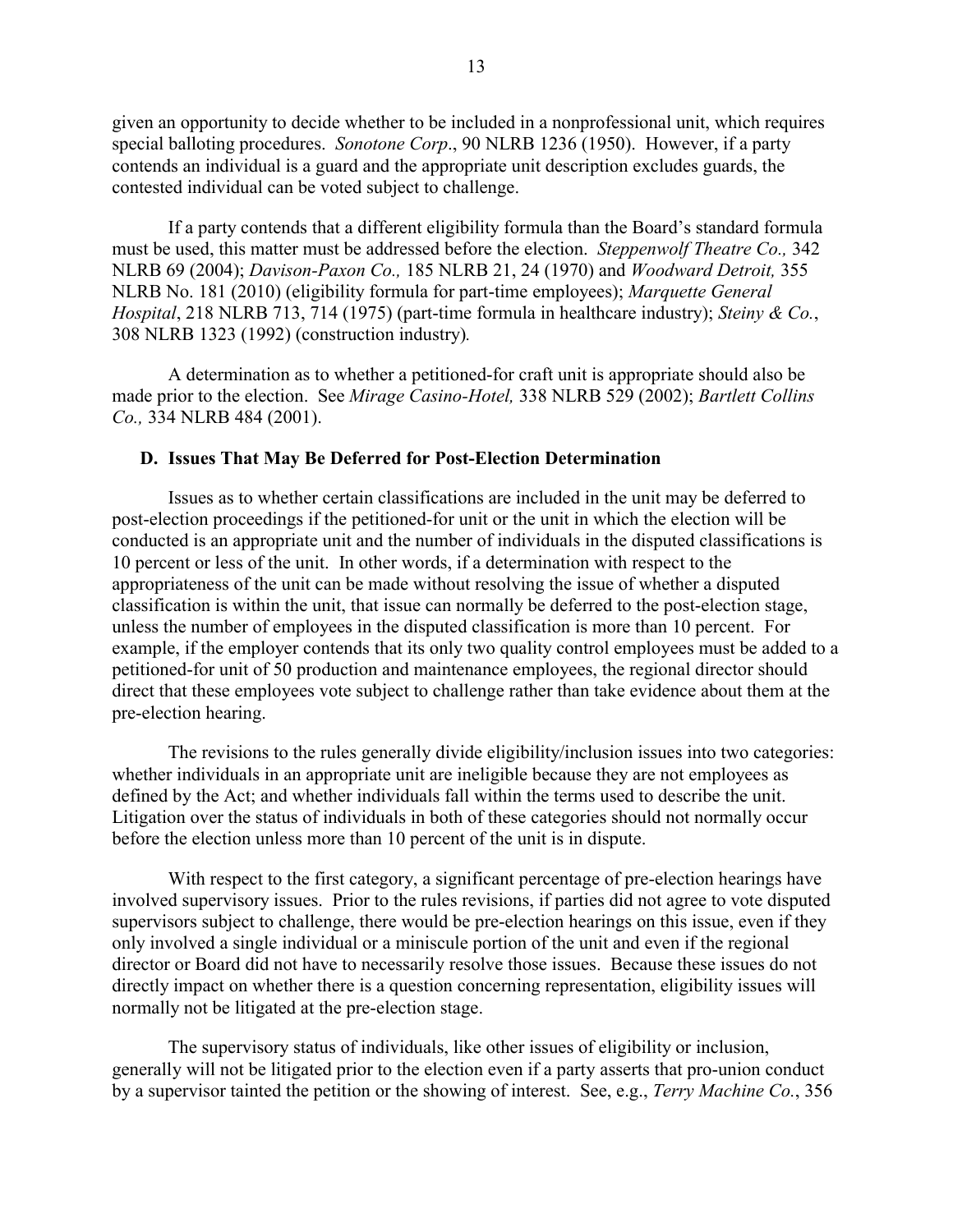NLRB No. 120 (2011); *[Harborside Healthcare,](http://mynlrb.nlrb.gov/link/document.aspx/09031d4580022eb5)* 343 NLRB 906 (2004). Allegations of supervisory taint of the showing of interest are normally determined through an administrative investigation conducted by the regional director independently of the pre-election hearing. Because a petition filed by a supervisor cannot raise a valid question concerning representation, a dispute with respect to whether the individual filing a petition is a supervisor must be resolved at the pre-election stage, typically in an administrative investigation. *Modern Hard Chrome Service Co.*, 124 NLRB 1235, 1236 (1959).

Managerial employees present similar issues. Generally, these issues only affect a single individual or an insignificant portion of the unit, and should be deferred until after the election. See *[Newton-Wellesley Hospital,](http://mynlrb.nlrb.gov/link/document.aspx/09031d45800ae2f6)* 219 NLRB 699, 705 (1975). However, if the petitioned-for unit or a major portion of that unit is assertedly managerial, a hearing must be held to ascertain managerial employee status before the election. See *NLRB v. Yeshiva University,* 444 U.S. 672, 682-683 (1980).

Another statutory exclusion issue that can be deferred until after the election is whether an individual is employed by his or her parent or spouse. See *NLRB v. Action Automotive,* 469 U.S., 490 (1985); *[Pierce-Phelps, Inc.,](http://mynlrb.nlrb.gov/link/document.aspx/09031d45800c118f)* 341 NLRB 585 (2004). Although not excluded by statute, Board policy also excludes confidential employees from bargaining units. See *NLRB v. Hendricks County Rural Electric Membership Corp.* 454 US 170 (1981). Similar to supervisory and managerial issues, these issues of individual eligibility can be deferred until after the election.

Issues concerning whether individual employees or small groups of employees fall within the unit description should also be deferred until after the hearing. One such issue is whether an employee is an office clerical or a plant clerical. See *[Kroger Co.,](http://mynlrb.nlrb.gov/link/document.aspx/09031d458000768b)* 342 NLRB 202 (2004); *[Caesar's Tahoe,](http://mynlrb.nlrb.gov/link/document.aspx/09031d45800c0e70)* 337 NLRB 1096 (2002). Another is whether a "dual-function" employee should be included. See *[Bredero Shaw,](http://mynlrb.nlrb.gov/link/document.aspx/09031d458007a2cf)* 345 NLRB 782, (2005); *[Harold J. Becker, Co](http://mynlrb.nlrb.gov/link/document.aspx/09031d4580022e6f)*., 343 NLRB 51 (2004). Additional issues that can be resolved during post-election proceedings are whether an individual's tenure of employment is so uncertain as to exclude that individual as a "temporary" employee (see *[Marian Medical Center,](http://mynlrb.nlrb.gov/link/document.aspx/09031d45800c0ffe)* 339 NLRB 127 (2003)) and whether a parttime employee works enough hours to be included in the unit as a "regular" part-time employee or should be excluded as a casual (see, *[Arlington Masonry Supply, Inc.,](http://mynlrb.nlrb.gov/link/document.aspx/09031d45800c1051)* 339 NLRB 817, 819  $(2003)$ ).

To the extent feasible, hearing officers should ensure that the names of the individuals whose eligibility to vote or inclusion in the unit has been deferred for resolution to the postelection stage are in the record, in order to facilitate their opportunity to vote through the challenge procedures.

## **E. Parties' Right to Introduce Evidence that Supports Its Contentions and Is Relevant to the Existence of a QCR or Bar to an Election**

Revised §102.66(a) provides that any party shall have the right at hearing to call, examine, and cross-examine witnesses, and to introduce documentary and other evidence, so long as the evidence supports its contentions *and* is relevant to the existence of a question concerning representation or a bar to an election. The Board indicated it would no longer require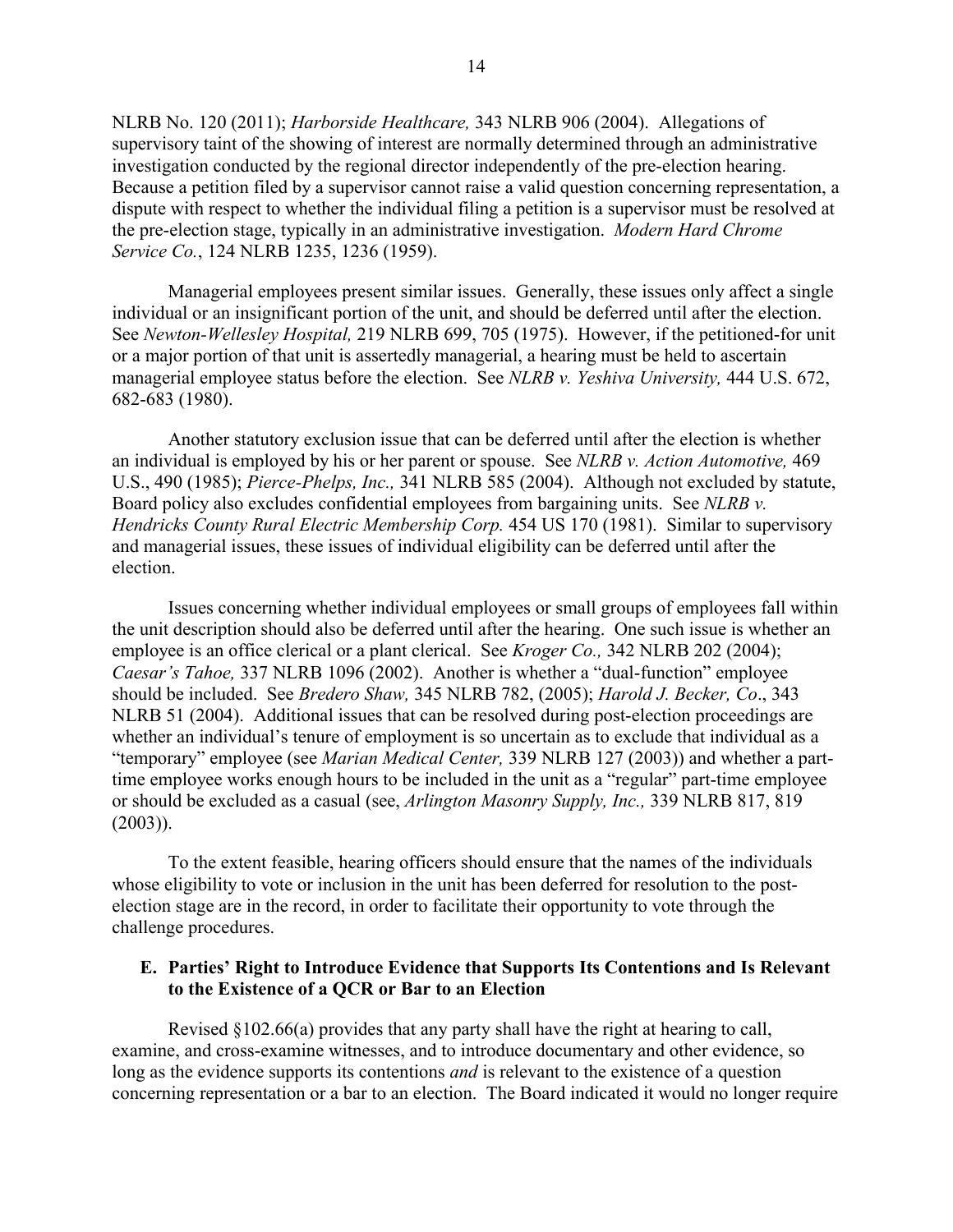hearing officers to permit parties to fully litigate all eligibility issues prior to the direction of an election, meaning parties no longer have a right to litigate an individual's inclusion or eligibility. In commenting on this rule change, the Board stated it would no longer follow *[Barre-National](http://mynlrb.nlrb.gov/link/document.aspx/09031d45800b9fcc)  [Inc.,](http://mynlrb.nlrb.gov/link/document.aspx/09031d45800b9fcc)* 316 NLRB 877 (1995), where the Board held that employers have a right to litigate before the election the status of certain individuals it contended were supervisors. In sum, the revised rules do not limit any party's right to present evidence in support of their contention, so long as it is relevant to determining whether a QCR exists. Moreover, in presenting evidence in support of its contention, a party has no right to present irrelevant evidence. *[Mariah, Inc](http://mynlrb.nlrb.gov/link/document.aspx/09031d45800b7afc)*., 322 NLRB 586 fn. 1 (1996).

## **F. Consequences When a Party Fails to Take a Position on an Issue**

The failure or refusal of a party to take a position on the issue of the appropriateness of a unit *where there is no presumption* that the unit is appropriate does *not* relieve the hearing officer of the duty to garner the appropriate evidence needed to make a determination on that issue. *[Allen Health Care Services,](http://mynlrb.nlrb.gov/link/document.aspx/09031d45800c0b4f)* 332 NLRB 1308, 1309 (2000) (Board distinguishes *[Bennett](http://mynlrb.nlrb.gov/link/document.aspx/09031d45800b9d82)  [Industries](http://mynlrb.nlrb.gov/link/document.aspx/09031d45800b9d82)*, 313 NLRB 1363 (1994), where there was no presumption with respect to the unit at issue). However, under revised §102.66(a) if the employer declines to take a position on whether the unit is appropriate, the employer has, in effect, not made a contention, and, therefore, would not be entitled to introduce evidence on that issue.

## **G. The Role of Presumptions at the Hearing**

<span id="page-14-0"></span>Based largely under its responsibility set forth in Section 9(b) of the Act, the Board has established either through case law or rulemaking the following presumptions related to appropriate units:

- Single plant or store unit presumptively appropriate unless it has been so effectively merged into a more comprehensive unit, or is so functionally integrated, that it has lost its separate identity. *[Hilander Foods,](http://mynlrb.nlrb.gov/link/document.aspx/09031d45801a5a44)* 348 NLRB 1200, 1200 (2006); *[J & L Plate](http://mynlrb.nlrb.gov/link/document.aspx/09031d45800bd6b7)*, 310 NLRB 429 (1993);
- Acute care hospital units. Board's healthcare rules establishing eight appropriate units through rulemaking (§103.30), 29 C.F.R. Sec. 103.30 (1990), upheld *American Hospital Association v. NLRB*, 499 U.S. 606 (1991);
- Plant-wide unit. *[Airco, Inc.,](http://mynlrb.nlrb.gov/link/document.aspx/09031d45801b15b5)* 273 NLRB 348 (1984); *[Livingstone College,](http://mynlrb.nlrb.gov/link/document.aspx/09031d45801b3f51)* 290 NLRB 304 (1980) (all nonprofessionals in a college/university setting);
- Service and maintenance unit. *[Laurel Associates, Inc.,](http://mynlrb.nlrb.gov/link/document.aspx/09031d45800b7c3a)* 325 NLRB 603 (1998);
- Single-branch unit. *[Wyandotte Savings Bank](http://mynlrb.nlrb.gov/link/document.aspx/09031d458002df8d)*, 245 NLRB 943 (1979);
- Single-employer unit. *[Central Transport, Inc](http://mynlrb.nlrb.gov/link/document.aspx/09031d45800c08fd)*., 328 NLRB 407 (1999);
- Single store unit in retail industry. *[Haag Drug Co](http://mynlrb.nlrb.gov/link/document.aspx/09031d45800a7ae4)*., 169 NLRB 877 (1968); *[Sav-](http://mynlrb.nlrb.gov/link/document.aspx/09031d45800a5c0c)[On Drugs](http://mynlrb.nlrb.gov/link/document.aspx/09031d45800a5c0c)*, 138 NLRB 1032 (1962);
- Single-terminal unit. *[Groendyke Transport](http://mynlrb.nlrb.gov/link/document.aspx/09031d45800a831f)*, 171 NLRB 997 (1968); *[Alterman](http://mynlrb.nlrb.gov/link/document.aspx/09031d45800a88ab)  [Transport Lines](http://mynlrb.nlrb.gov/link/document.aspx/09031d45800a88ab)*, 178 NLRB 122 (1969); and *[Wayland Distributing Co](http://mynlrb.nlrb.gov/link/document.aspx/09031d45800a98fd)*., 204 NLRB 459 (1973); and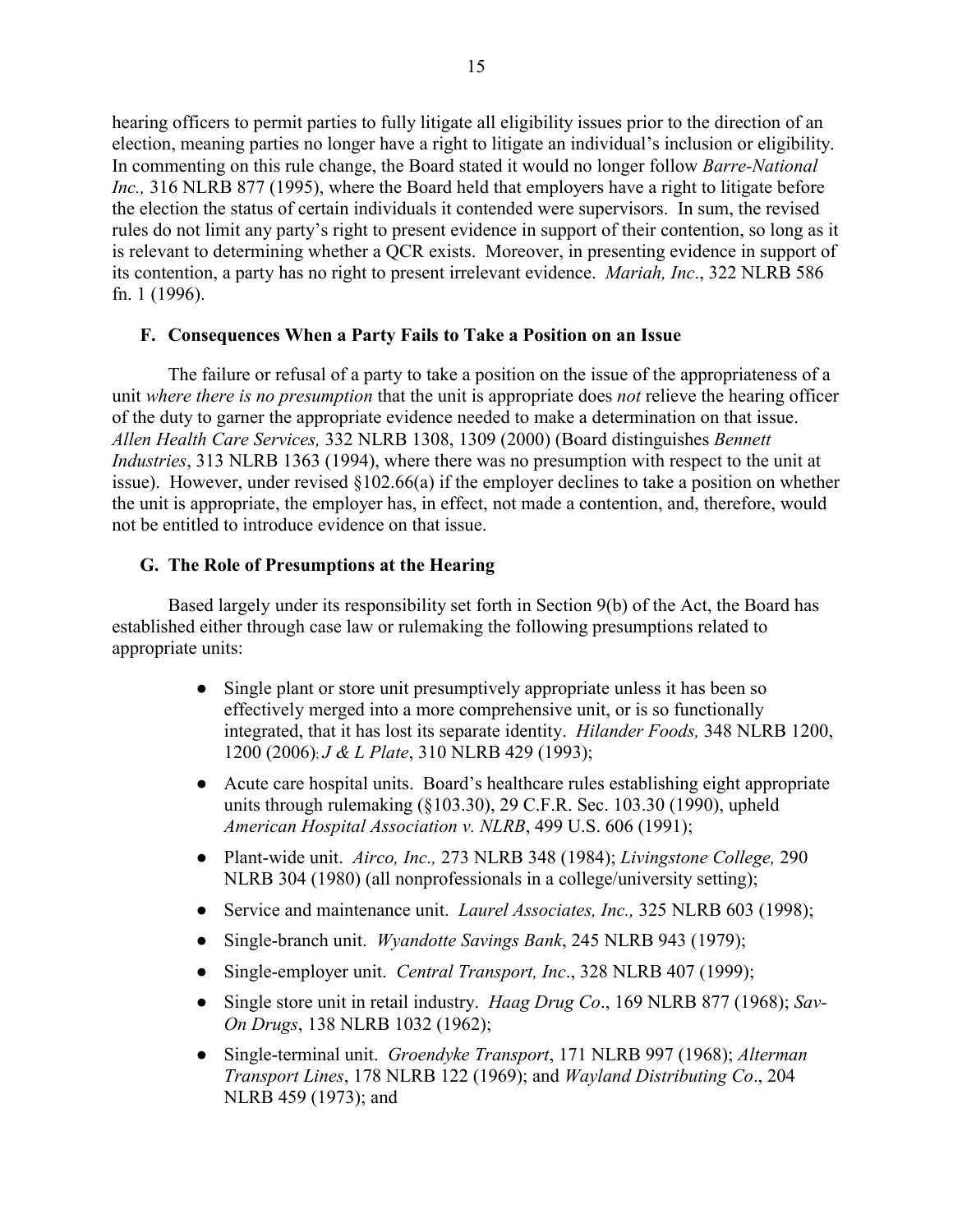● System-wide unit with public utility. *[Colorado Interstate Gas Co](http://mynlrb.nlrb.gov/link/document.aspx/09031d45800a97b5)*., 202 NLRB 847 (1973); *[Deposit Telephone Co](http://mynlrb.nlrb.gov/link/document.aspx/09031d45800c08a8)*., 328 NLRB 1029 (1999).

#### **H. Burdens of Proof Related to Unit Determinations:** *Specialty Healthcare*

In *[Specialty Healthcare & Rehabilitation Center of Mobile](http://mynlrb.nlrb.gov/link/document.aspx/09031d458079c2ad)* , 357 NLRB No. 83 (2011), the Board faced an issue of the appropriateness of the petitioned-for unit of certified nurses assistants in a non-acute care setting, a unit that did not involve any presumption of appropriateness. The Board set forth the analytical framework to be applied where a party contends that the smallest appropriate bargaining unit must include additional employees or job classifications beyond those in the petitioned-for unit. The Board stated that it would first assess whether the petitioned-for unit employees are "readily identifiable as a group (based on job classifications, departments, functions, work locations, skills or similar factors)," and would then apply traditional community-of-interest principles to determine if the petitioned-for unit is appropriate. If the petitioned-for unit satisfies that standard, the burden is on the employer to demonstrate that the additional employees it seeks to include share "an overwhelming community of interest with the petitioned-for employees," such that there "is no legitimate basis upon which to exclude certain employees from" the larger unit because the traditional community-of-interest factors "overlap almost completely." Id., slip op. at 11–13, and fn. 28 (quoting *Blue Man Vegas, LLC v. NLRB*, 529 F.3d 417, 421, 422 (D.C. Cir. 2008)).

Applying the *Specialty Healthcare* analytical framework to a petitioned-for unit that is presumptively appropriate, the burden of proof immediately falls on the party opposing that unit to show that the unit is inappropriate. *[AVI Foodsystems, Inc](http://mynlrb.nlrb.gov/link/document.aspx/09031d45800c08fb)*., 328 NLRB 426 (1999); *[Red](http://mynlrb.nlrb.gov/link/document.aspx/09031d45800bba42)  [Lobster](http://mynlrb.nlrb.gov/link/document.aspx/09031d45800bba42)*, 300 NLRB 908, 910, 911 (1990). Under the *Specialty Healthcare* framework, the burden assigned to the party challenging the presumptively appropriate unit is to establish that employees in excluded classifications share an "overwhelming community of interest" with those employees in the presumptively appropriate, petitioned-for unit. See, *[DTG Operations,](http://mynlrb.nlrb.gov/link/document.aspx/09031d458079c80f)  [Inc.,](http://mynlrb.nlrb.gov/link/document.aspx/09031d458079c80f)* 357 NLRB No. 175 fn. 16 (2011).

When the unit sought is not presumptively appropriate, the petitioner must show that it seeks "an appropriate" unit, not the "only" or the "most" appropriate unit. *Overnite [Transportation Co](http://mynlrb.nlrb.gov/link/document.aspx/09031d45800b7ada)*., 322 NLRB 723, 723 (1996); *[Morand Brothers Beverage Co](http://mynlrb.nlrb.gov/link/document.aspx/09031d4580073510)*., 91 NLRB 409, 418 (1950), enfd. on other grounds 190 F. 2d 576 (7th Cir. 1951). Under the rationale of *Specialty Healthcare*, which arose in the context of a unit that was not presumptively appropriate, when the petition is for a unit of employees readily identifiable as a group and the petitioned-for unit is appropriate under traditional community of interest factors, the burden shifts to the party contending the proposed unit is inappropriate to establish that the excluded employees share an "overwhelming community of interest" with employees in the proposed unit.

The Board has applied the analytical framework of *Specialty Healthcare*, in several different contexts. See *[Odwalla, Inc.,](http://mynlrb.nlrb.gov/link/document.aspx/09031d4580753d76)* 357 NLRB No. 132 (2011) (merchandisers shared an overwhelming community of interest with employees the parties had agreed should be in the unit so a unit excluding the merchandisers was not an appropriate unit); *[Northrop Grumman](http://mynlrb.nlrb.gov/link/document.aspx/09031d4580796d00)  [Shipbuilding, Inc](http://mynlrb.nlrb.gov/link/document.aspx/09031d4580796d00)*.**,** 357 NLRB No. 163, (2011) (finding petitioned-for group of technical employees was an appropriate unit because they were "readily identifiable as a group" and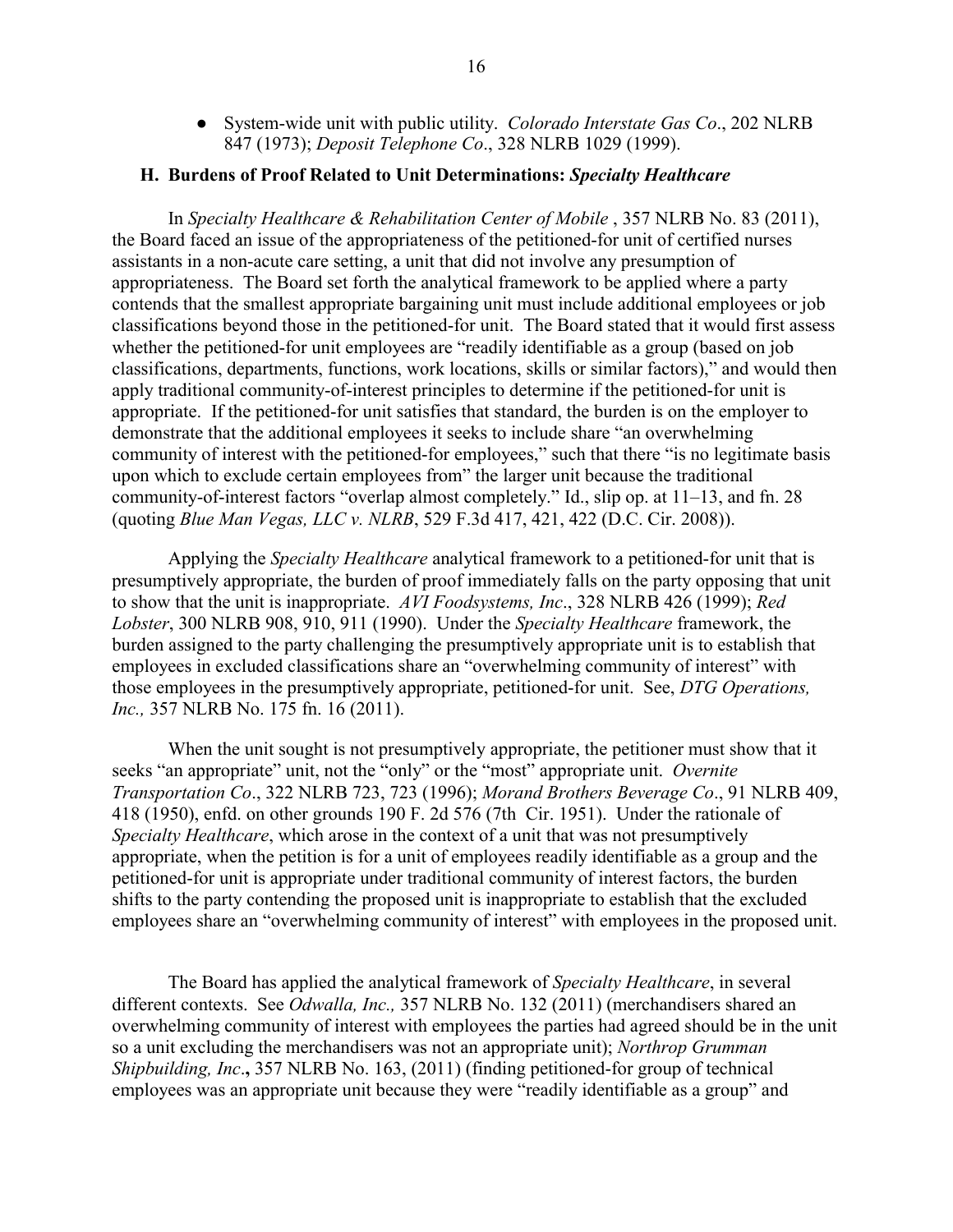shared a "community of interest under the Board's traditional criteria" and that the employer had failed to establish that the other technical employees it sought to include shared an "overwhelming community of interest" with the petitioned-for employees); *[DTG Operations,](http://mynlrb.nlrb.gov/link/document.aspx/09031d458079c80f)  Inc.*, supra, (finding that the rental service agents and lead rental service agents shared a community of interest and that the Employer failed to demonstrate that the additional employees it sought to include in the unit shared an "overwhelming" community of interest with the petitioned-for RSAs and LRSAs).

# **I. Offers of Proof at the Hearing**

Offers of proof are often utilized in Board proceedings as evidentiary tools to focus and define issues and provide a foundation to accept or exclude evidence. In Board proceedings offers of proof normally take the form of a narrative statement presented by a party's representative. While offers of proof may take a question and answer form, this format is less efficient and should be used only in exceptional circumstances... A hearing officer can require an offer of proof from the party seeking to overcome a presumption or meet an assigned burden and if the offer of proof is insufficient, refuse to allow litigation of the issue. A hearing officer's rulings limiting the parties' right to introduce evidence based on their offers of proof and the regional director's reliance on those rulings and determinations that the offers of proof were insufficient to overcome presumptions or to satisfy burdens of proof have been looked upon favorably by the Board. *[Laurel Associates, Inc.](http://mynlrb.nlrb.gov/link/document.aspx/09031d45800b7c3a),* 325 NLRB 603 (1998); *[Mariah, Inc](http://mynlrb.nlrb.gov/link/document.aspx/09031d45800b7afc)*., 322 NLRB 586 (1996). Such rulings should be discussed whenever possible with regional management before being made.

# **J. Notices To Show Cause Issued Before the Hearing**

A notice to show cause, often issued before a pre-election hearing, elicits the functional equivalent of an offer of proof, and permits the regional director to determine whether to conduct a hearing and the regional director and hearing officer to plan for permitting or precluding litigation on certain or possibly all issues. *[Mueller Energy Services, Inc](http://mynlrb.nlrb.gov/link/document.aspx/09031d45800ba488)*., 323 NLRB 785 (1997) (through responses to a notice to show cause, regional director properly determined that a contract bar existed and no hearing was required). A notice to show cause as to a change in circumstances since an earlier Board proceeding involving the same parties is an appropriate tool, and a regional director may properly limit the scope of the hearing to evidence of changed circumstances. *[Heartshare Human Services of New York, Inc](http://mynlrb.nlrb.gov/link/document.aspx/09031d45800ba298)*., 320 NLRB 1 (1995).

# **K. Post-Hearing Briefs and Solicitation of Parties' Positions**

# **1. Post-hearing briefs**

The revised rules give the hearing officer discretion related to the filing and content of post-hearing briefs to regional directors. This discretion includes whether briefs will be filed, when briefs will be filed, and what the brief should address. The hearing officer should consult with regional management before determining whether to permit briefs. In exercising this discretion, several factors should be considered:

• Number and complexity of issues;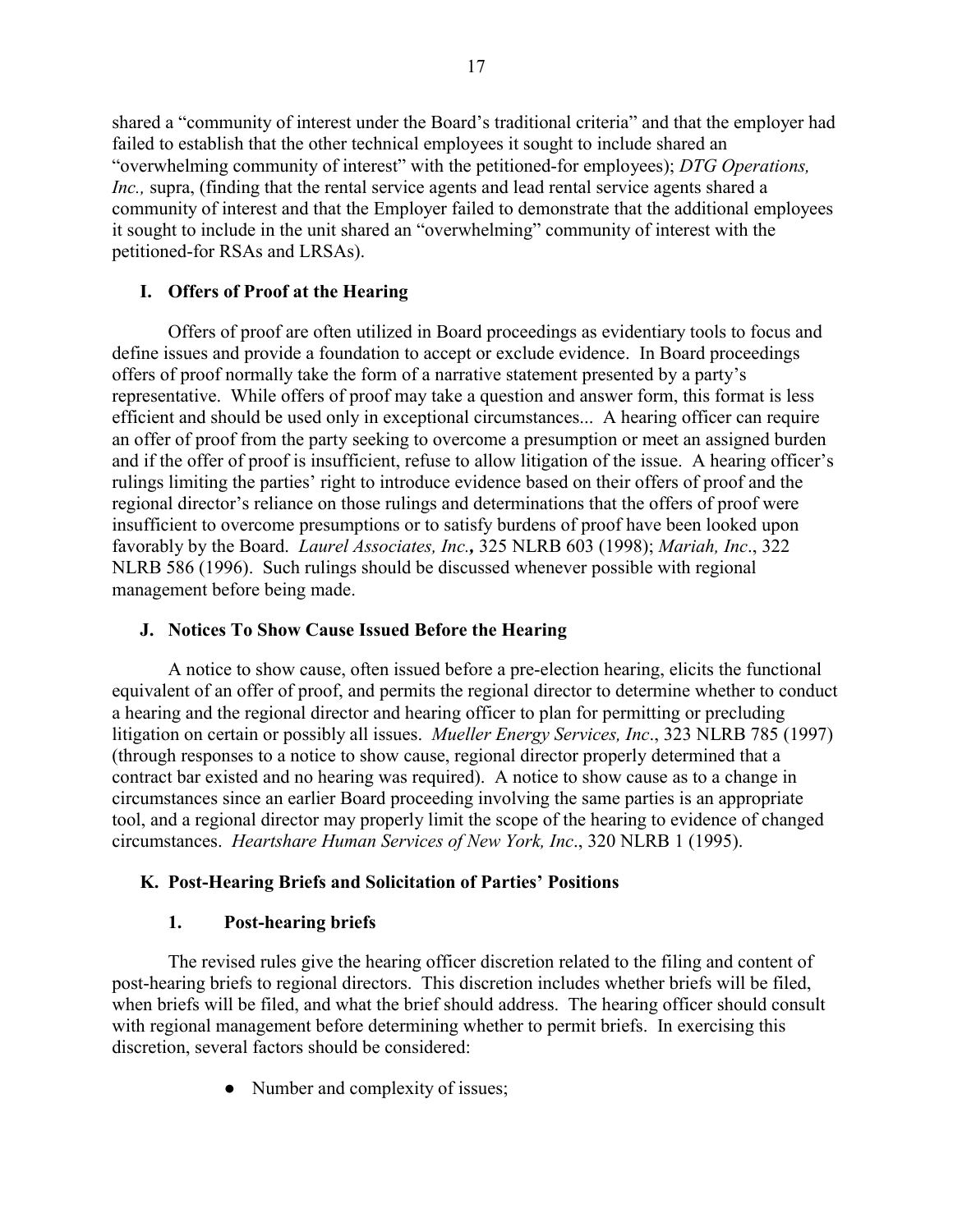- Whether significant issues are presented that are factual, legal or both;
- Whether the law is in flux, settled, or recently changed;
- Whether the case presents issues that are of first impression, unusual, or novel; and
- Parties' positions on the need for briefs.

If the determination is made that post-hearing briefs will not be permitted, the new rules provide that any party shall be entitled, upon request, to a reasonable period at the close of the hearing for oral argument, which shall be included in the stenographic report of the hearing.

# **2. Alternatives to filing post-hearing briefs to regional directors**

Even when post-hearing briefs are not allowed, hearing officers can and should encourage the parties to address in their oral arguments specific issues in dispute or cite cases in support of their positions. Additionally, a party may file a brief, memo of points and authorities, or other legal arguments with the hearing officer during the course of the hearing and before the hearing closes.

If the hearing officer concludes that some type of post-hearing filing is appropriate, the hearing officer can explore other means besides a brief for a party to convey its legal position. These might include:

- Granting a brief period to file short post-hearing briefs on legal authority only;
- Submitting a case list with summary argument; and
- Oral argument supplemented with a list of relevant cases.

The hearing officer should advise the parties that they can always file a brief in support of a request for review in the post-election process in which the same arguments can be made.

# **3. Soliciting parties' positions on issues**

At the hearing, the hearing officer should encourage parties to state positions on all issues and explain the basis for their positions, and particularly elicit from the petitioner its position on proceeding to an election on any alternate unit which may be found appropriate. The hearing officer should ensure that all relevant off-the-record discussions are summarized and the parties affirmatively agree to summaries on the record.

The hearing officer should ensure that the record includes the job titles and, if feasible, the names of all individuals who will be voted subject to challenge. In addition, the hearing officer should ask the parties entitled to receive the eligibility list if they wish to waive all or any part of the 10-day period they are entitled to have the list. See *[Ridgewood Country Club](http://mynlrb.nlrb.gov/link/document.aspx/09031d458079f1dd)*, 357 NLRB No. 181 (2012).

# **L. Special Appeals**

Amendments to §102.65(c) clarify the circumstances under which special permission to appeal to the Board will be granted and are designed to avoid piecemeal litigation. They provide: that the Board will only grant permission to appeal under "extraordinary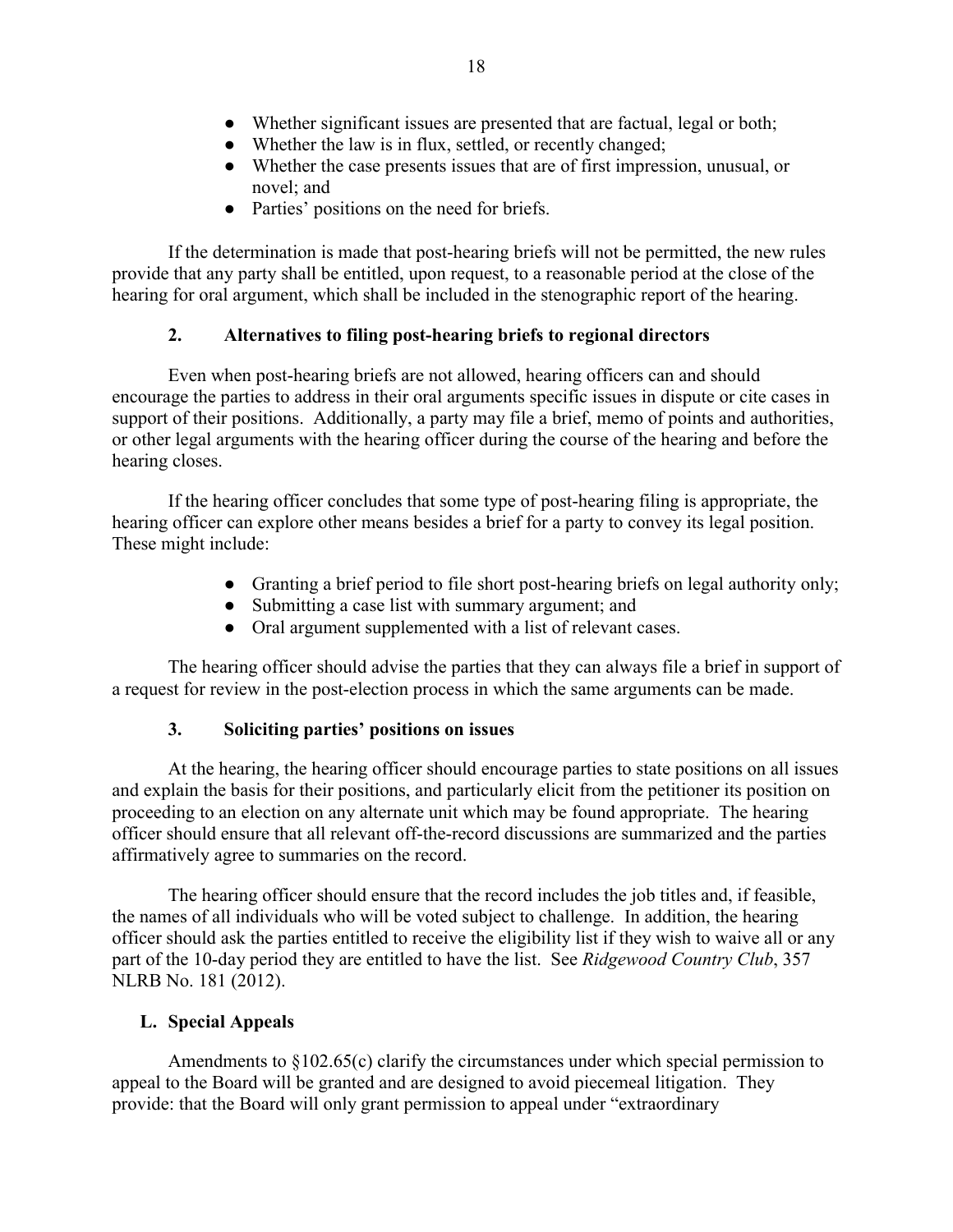circumstances," when it appears that the "issue will otherwise evade review;" that a party need not take a special appeal to preserve its right to review in the post-election process; a special appeal will not stay an election or require ballots be impounded unless specifically ordered by the Board; and that the amended rule's new and narrower standard related to special appeals is not applicable to requests for special permission to appeal rulings of the hearing officer to the regional director.

CHM §11203 contains helpful directives for handling special appeals from hearing officer's rulings:

- Parties may not directly appeal rulings of the hearing officer, except by special permission of the regional director.
- Parties have automatic exception to unfavorable rulings making them subject to review when the entire record is considered by the regional director or Board.
- Requests for special permission to appeal should be made promptly, in writing, and served on the hearing officer and other parties.
- If adjournment is requested to prepare a special appeal, the hearing officer may grant a minimal time to prepare and transmit a special appeal and resume the hearing immediately thereafter, or may deny the request for adjournment and direct the party to file the special appeal during a break.

To limit the filing of special appeals, the hearing officer should consult with regional management during the hearing about potentially significant procedural and substantive issues. The hearing officer should be prepared to address and rule on procedural and substantive matters before the hearing and as they arise; however, the hearing officer can always reserve ruling and during a break consult with regional management before making a decision regarding any particular issue. As previously noted, the narrower standard for granting requests for special appeals to the Board set forth in §102.65(c) is not applicable to requests for special appeals from a hearing officer's ruling to the regional director.

# **M. Post-Hearing Report and Meeting With Regional Management**

As soon as practical, the hearing officer should meet with regional management and the designated decision writer<sup>[4](#page-18-0)</sup> to review what transpired at the hearing, reporting on any procedural issues and rulings and the substantive issues presented, without making any recommendations as to their disposition. Once the deliberative process begins regarding disposition of the substantive issues, the hearing officer should leave. The hearing officer should also have prepared a preelection hearing officer's report using the revised report form. The revised report, although devoid of any recommendations, includes the following information: (1) a summary of the oral arguments and the cases relied on by the parties in support of their positions; (2) the classification and the number of employees in issue; (3) eligibility issues and the number of employees in contention; (4) whether the hearing officer precluded the introduction of evidence, and the basis for the exclusion; and (5) a place to record information, if provided prior to the

<span id="page-18-0"></span><sup>&</sup>lt;sup>4</sup> The decision writer is always someone different from the hearing officer because Section 9(c)(1) of the Act prohibits the hearing officer from making recommendations about the outcome of the pre-election hearing.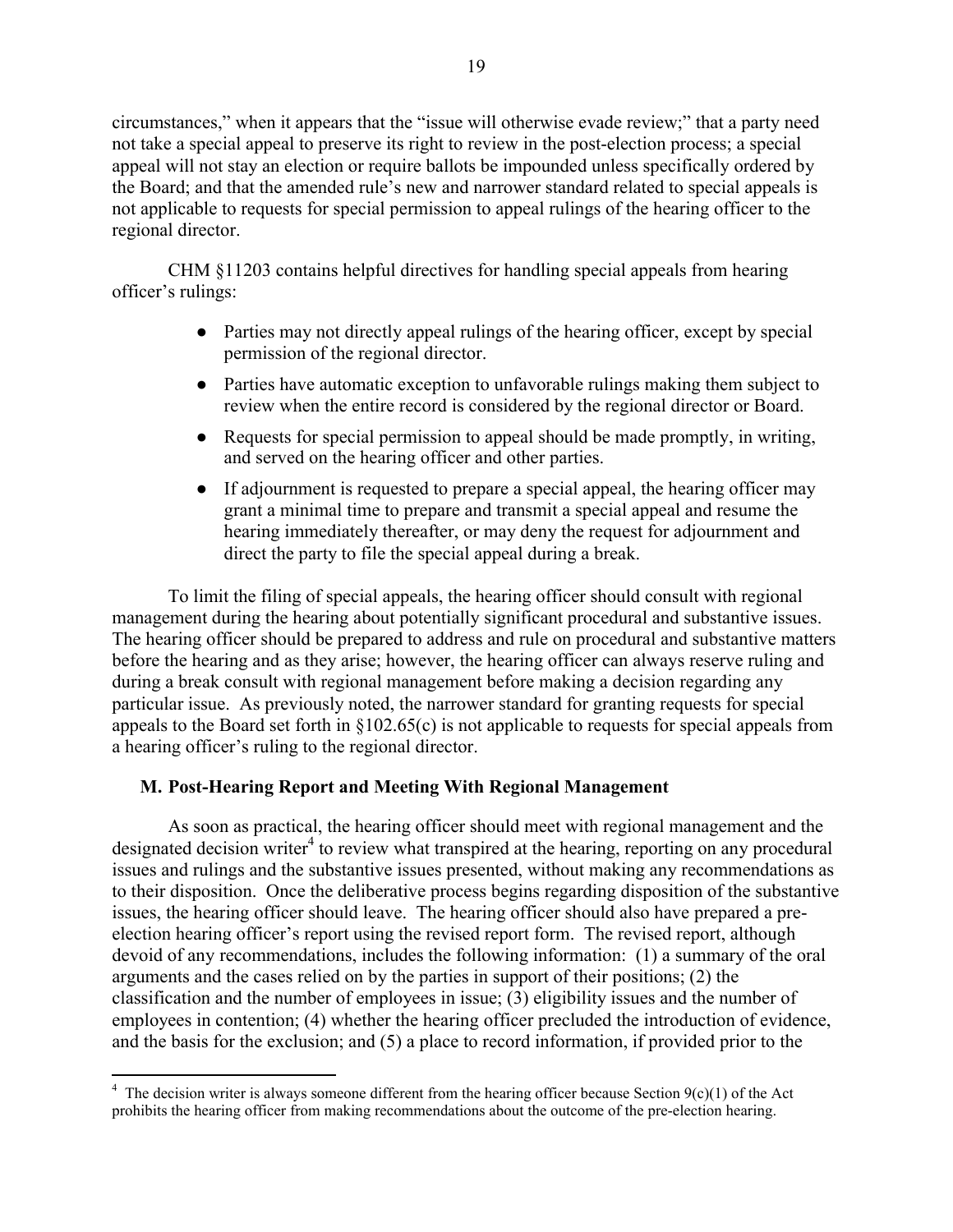close of the hearing, about the payroll period and the parties' positions on the preferred method (manual, mail, or mixed), date, time, and place of the election.

## **IV. PRE-ELECTION DECISIONS**

### **A. Expediting Pre-Election Decisions**

Consistent with the Board's longstanding emphasis on the need to resolve questions concerning representation as promptly as possible, expediting the issuance of pre-election decisions continues to be a priority. Therefore, regions should adopt practices that ensure that decisions are issued promptly and that they are consistent with the revised rules.

One common practice that regions should follow is ensuring that agents assigned to draft pre-election decisions are not assigned other work, but work only on drafting the decisions until completed. Regions should utilize the interregional assistance program to request that other regions draft decisions when necessary to ensure expedited issuance. In some situations it may be appropriate to contact headquarters for additional support. If the agent assigned to draft a decision has other scheduled work, that work should either be deferred or reassigned. In addition, the assignment of the agent to draft the decision should be made once the hearing opens. This early assignment permits that agent to clear up other work and begin preliminary research on issues that are expected to be the subject of the hearing.

As discussed above, the revised rules are also clear that hearing officers need not allow parties to present evidence under certain circumstances. Regions will be provided guidance on preparing decisions which cover that situation and others that may arise under the revised rules. The guidance will be available on the on the Operations - [R Case Processing](http://insider.nlrb.gov/r-case-processing) page of *The Insider*  (the intranet) and will be updated periodically as we obtain experience under the revised rules.

Finally, if there are no objections or determinative challenged ballots, requests for review must be filed within 14 days after the tally of ballots has been prepared and made available to the parties. On the other hand, if there are determinative challenged ballots and/or objections are filed, requests for review of pre-election decisions must be filed within 14 days after the regional director's decision on challenged ballots, on objections, or both. The request for review of the pre-election decision may be combined with a request for review of the decision on objections/challenged ballots.

Board rules still allow regional directors to treat requests for review as motions for reconsideration. Therefore, regional directors should keep in mind that they can supplement their decisions and directions of elections after receiving and reviewing requests for review. In any event, an early request will remain pending and, to the extent it is not moot, may be considered by the Board at the appropriate time after the election. This is similar to the practice of the federal courts in the Federal Rules of Appellate Procedure, Rule 4(a)(2), where an appeal filed after a final decision but before the entry of judgment is simply "treated as filed on the date of and after the entry [of judgment]."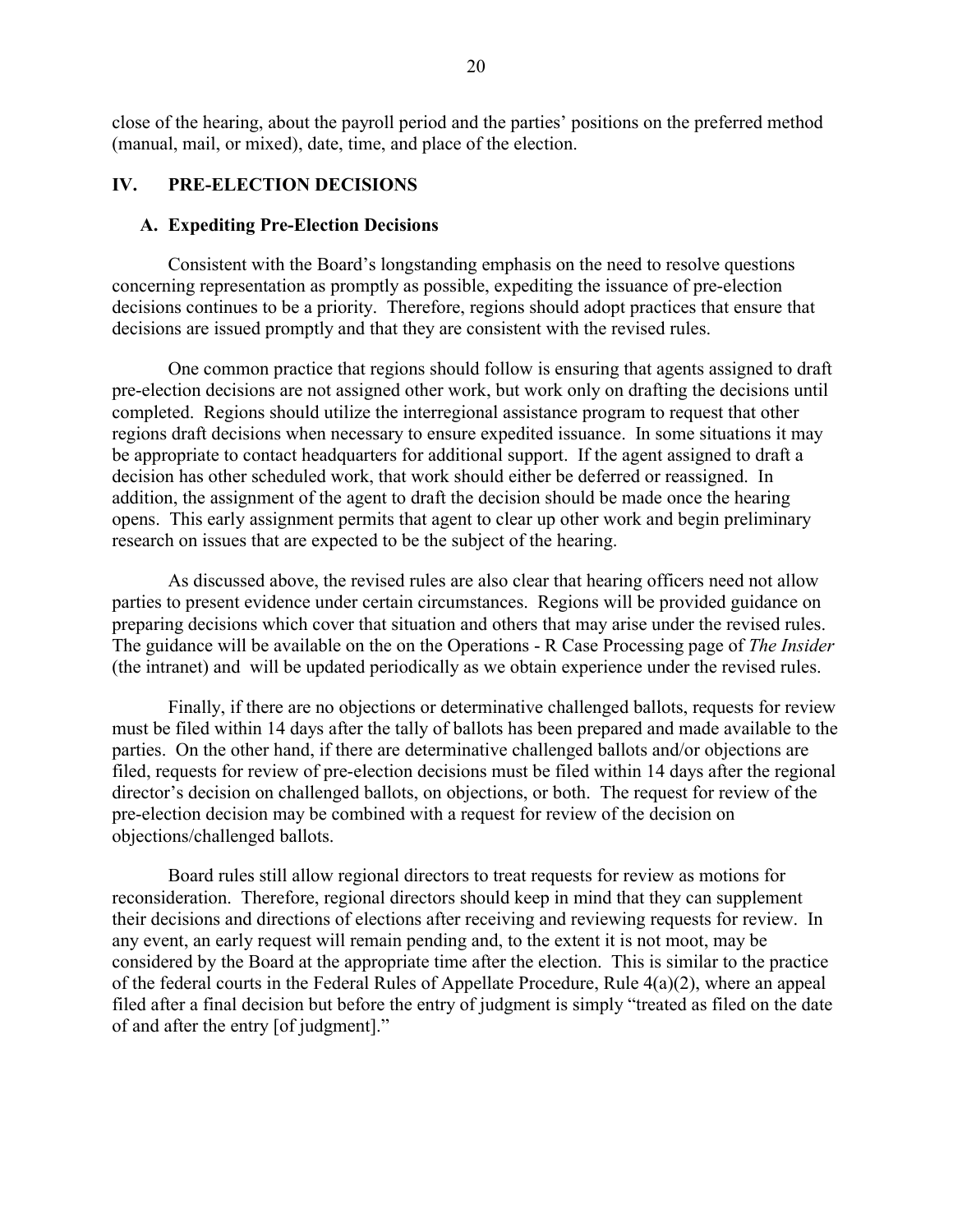## **V. ELECTION PREPARATIONS AND ELECTION**

As soon as possible after issuance of a regional director's Decision and Direction of Election, the decision should be emailed or faxed to the parties so that they have an opportunity to revise (or state) their position on the method, date, time and place of the election. The Board agent will attempt to reach the parties as expeditiously as possible and obtain agreement before the region specifies the method, date, time and place of the election.

To ensure that employees are fully informed about the composition of the unit and who will be permitted to vote, I have decided that where either an election agreement provides or a decision and direction of election directs that individuals will vote subject to challenge, the Notice of Election will include language so stating. That language will be:

**OTHERS PERMITTED TO VOTE***:* At this time, no decision has been made regarding whether *(*Classifications) are included in, or excluded from, the bargaining unit, and individuals in those classifications may vote in the election but their ballots shall be challenged since their eligibility has not been resolved. The eligibility or inclusion of these individuals will be resolved, if necessary, following the election.

In an election conducted pursuant to an election agreement, the parties will be responsible for making the agreed-upon challenges. In a directed election, the Board agent conducting the election should be prepared to challenge voters whose eligibility is deferred to the post-election stage. To assist in identifying those individuals and to avoid post-election issues, the letter requesting the eligibility list from the employer will ask that their names and addresses be placed on a separate page of the list or a separate portion of the list so that the individuals who will be voting subject to challenge are clearly identified.

# **VI. POST-ELECTION PROCEDURE AND DECISIONS**

## **A. Changes to Post-Election Procedure**

The revised rules include changes to both Board procedure and the issuance of decisions involving post-election matters. Among the changes are the following:

- If a regional director issues a decision disposing of objections and/or determinative challenged ballots based on an investigation, the decision should include a certification of the results of the election, including certification of representative where appropriate.
- Ordinarily, regional directors should not conduct investigations where affidavits are taken before deciding whether to set challenges or objections for hearing. Instead, the regional director should simply evaluate each objection and the supporting evidence to determine whether the objecting party's evidence "could be grounds for overturning the election if introduced at a hearing." Similarly, if a party has challenged a voter, the regional director should evaluate the challenge and supporting offer of proof to determine whether the challenging party's evidence "raises material and substantial issues." If either of these standards is met, the objection and/or challenge should be set for hearing. Where there are related objections and charges, regions should follow the procedures outlined in CHM § 11407.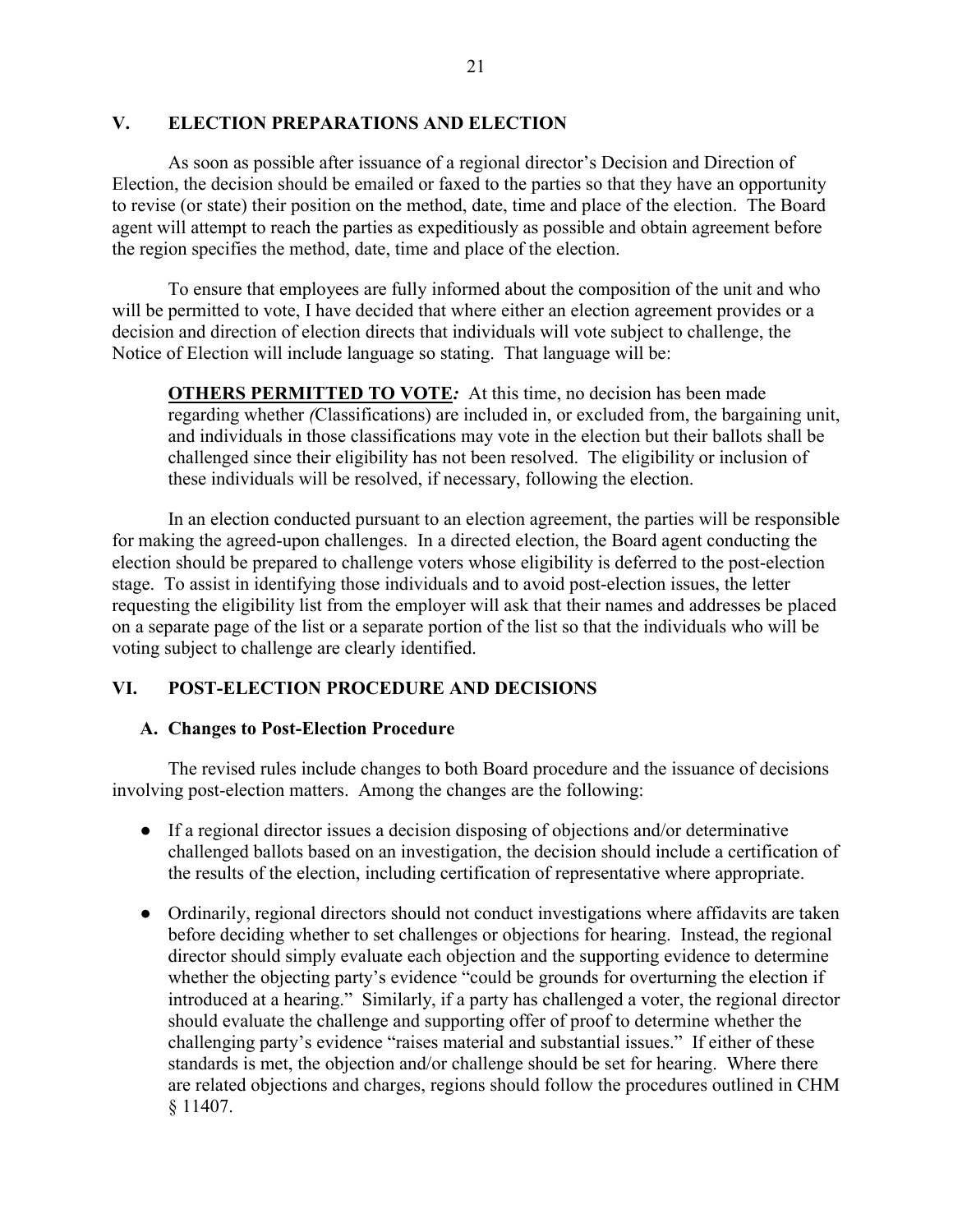- Perhaps the most significant change is that in all cases exceptions to hearing officers' reports are to be filed with regional directors instead of the Board. If no exceptions are filed, the regional director may decide the matters in dispute based on the record before the hearing officer. If exceptions are filed, regional directors are to issue a decision on the hearing officer's report, taking into account the exceptions and either affirming or rejecting the conclusions of the hearing officer. Whether or not exceptions to hearing officers' reports are filed, regional directors' decisions should include, as appropriate, a certification of results, certification of representative, direction to open and count ballots, or direct a rerun election.
- Finally, all exceptions will be decided by the regional director instead of the Board. Thereafter, the Board may grant or deny requests for review, and if the Board denies the request for review, the denial is summary affirmance of the actions of the regional director.

In view of these changes, it is necessary to modify notices of hearing when there are determinative challenged ballots or when there are objections and the regional director has concluded that a hearing is required. In addition, the appeal language in post-election reports has been revised. This language will be available on the [R Case Processing](http://insider.nlrb.gov/r-case-processing) page of *The Insider* and incorporated into NxGen templates.

If the subject matter of the objections to conduct of the election involves regional or Board agent misconduct which would require that a hearing officer outside the regional office be assigned to hear the matter, the case should be transferred to another region before the order directing a hearing. This is necessary because the revised rules require that exceptions to the hearing officer's report be filed with the regional director. In order to remove claims of prejudice, the out-of-region hearing officer's report should be reviewed, if exceptions are filed, by that out-of-region hearing officer's director for purposes of issuing a decision on the exceptions to the hearing officer's report.

When there are no objections filed and no determinative challenges, the timing of the issuance of the certification will differ depending on the circumstances that led to the election. If the election was conducted pursuant to an election agreement, the certification could issue after the expiration of the 7-day period for filing objections. If the election was directed, the issuance of the certification would normally issue after the expiration of the 14-day period for filing a request for review of the decision directing the election.

## **B. Regional Director Decisions in Post-Election Proceedings**

When issuing decisions after receiving exceptions to post-election hearing officers' reports, regional directors should carefully review the hearing officer's report and the exceptions. The approach taken in a particular case depends largely on the strength and depth of the hearing officer's report, the nature of the exceptions, and the difficulties of the issues. A regional director's decision might be a pro forma adoption if the hearing officer's report covers the issues thoroughly, the exceptions basically repeat arguments made to the hearing officer, and those arguments are properly analyzed by the hearing officer's report. However, in other cases regional directors may decide to specifically address the exceptions and/or elaborate on the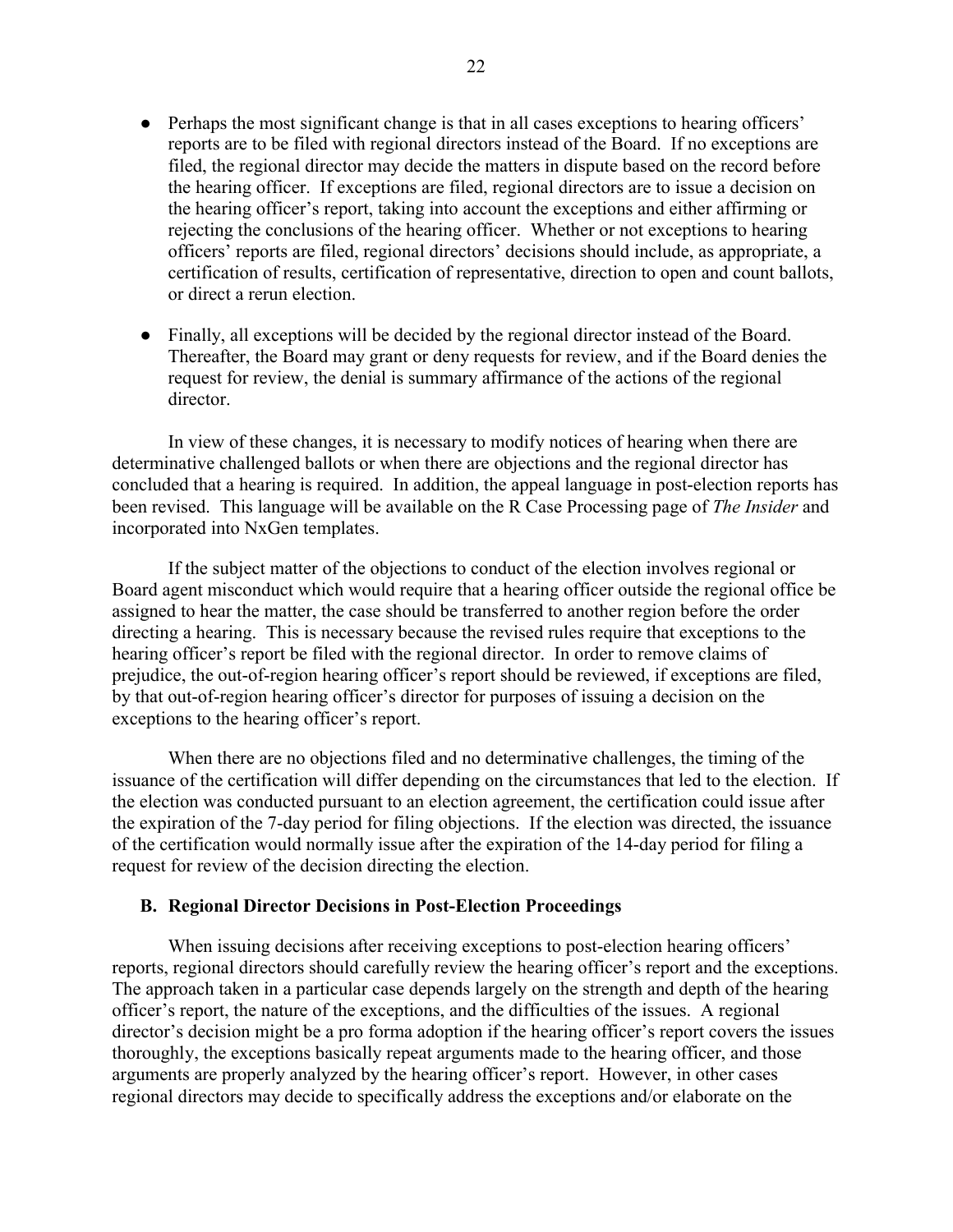hearing officers' reports. Examples of cases requiring more in-depth analysis might include difficult legal issues where a regional director could bolster the conclusions of the hearing officer or where more careful analysis of the facts is required in applying Board law. Finally, regional director decisions should thoroughly and carefully discuss the hearing officer's reports and exceptions when the regional director disagrees with the hearing officer's recommendation.

Samples will be made available for issuing these decisions. In addition, sample language will be made available to regions for use in pro forma adoption of the hearing officer's report and not disturbing the credibility resolutions of the hearing officer.

## **C. Burdens of Proof in Post-Election Settings**

With post-election objections, the burden of proof is on the objecting party to prove its case because a Board-conducted representation election is presumed to be valid. *NLRB v. WFMT*, 997 F.2d 269 (7th Cir. 1993); *NLRB v. Service American Corp*., 841 F.2d 191, 195 (7th Cir. 1988); *[Progress Industries](http://mynlrb.nlrb.gov/link/document.aspx/09031d45801b346a)*, 285 NLRB 694, 700 (1987). With challenges to the ballots cast by voters, the party seeking to challenge a voter's eligibility bears the burden of proving the voter is ineligible to vote.

## **VII. ELECTION CERTIFICATIONS**

Consistent with the current requirement set forth in CHM § 11474, when individuals in a particular classification are voted subject to challenge either by agreement of the parties in an election agreement or by direction of the regional director and the challenges are not determinative, the certification will state that the challenged classifications are neither included in nor excluded from the bargaining unit, inasmuch as no determination was made regarding the disputed placements. The language to be added where the election was directed will be:

However, (*unit category*) is neither included in nor excluded from the bargaining unit covered by this certification, inasmuch as the Regional Director did not rule on the inclusion or exclusion of (*unit category*) and ordered them voted subject to challenge.

The language to be added where the election was conducted pursuant to an election agreement will be:

However, (*unit category*) is neither included in nor excluded from the bargaining unit covered by this certification, inasmuch as the parties did not agree on the inclusion or exclusion of (*unit category*) and they voted subject to challenge.

## **VIII. CONCLUSION**

It is my sincere hope that the new Board rules and this guideline memorandum will save time and resources for both Agency staff and the parties who appear before the Board. While these guidelines present challenges with regard to their implementation, they also provide opportunities for us to fully effectuate the policies and purposes of the Act, as they relate to the representation process. In addition, I thank the staff for its commitment in implementing the various initiatives contemplated by the Board's rule changes which will be effective on April 30, 2012. Finally, I intend to continually reevaluate the procedures set forth above to